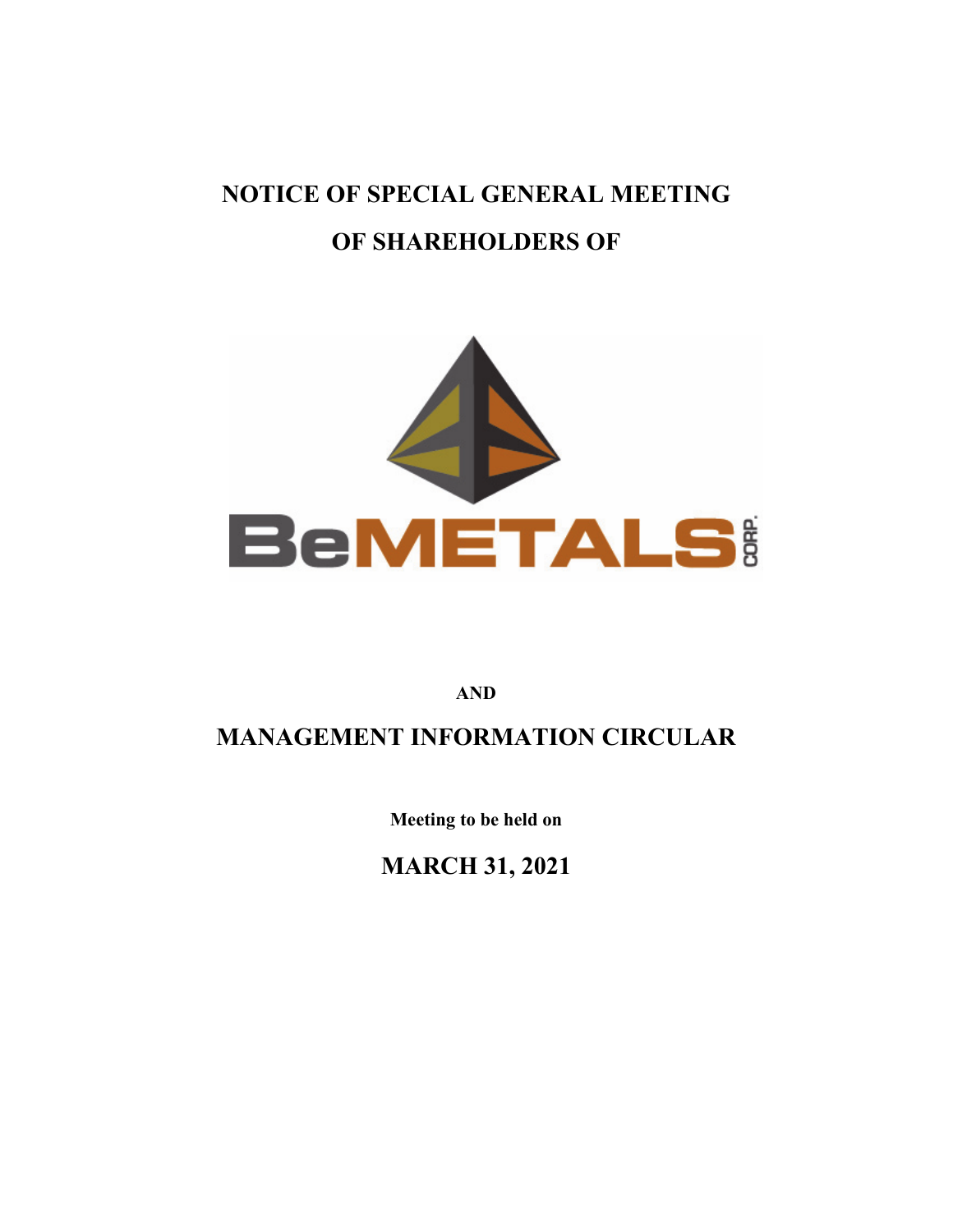# **BEMETALS CORP.**

#### SUITE 3123 – 595 BURRARD STREET VANCOUVER, BC V7X 1J1 TEL: (604) 609-6141

#### **NOTICE OF SPECIAL GENERAL MEETING OF SHAREHOLDERS**

**NOTICE** is hereby given that a special general meeting (the "**Meeting**") of the shareholders of BeMetals Corp. ("**BeMetals**" or the "**Corporation**"), will be held as a physical and virtual hybrid meeting at the offices of the Corporation, located at Suite 3123, 595 Burrard Street, Vancouver, British Columbia, V7X 1J1, and virtually by webinar at https://6ix.com/event/special-general-meeting-of-shareholders-of-bemetals-corp/, on Wednesday, March 31, 2021 at 11:00 a.m. (Pacific Time) or the following purposes:

- 1. To consider, and if deemed advisable, to pass an ordinary resolution of disinterested shareholders (the "**Transaction Resolution**") to approve the acquisition of all of the outstanding common shares of Kronk Resources Inc., as more particularly described in the accompanying management information circular (the "**Circular**"). The full text of the Transaction Resolution is set forth in Schedule "A" to the Circular.
- 2. To transact such other business as may properly be transacted at such meeting or at any adjournment thereof.

An information circular, containing details of matters to be considered at the Meeting, accompanies this notice.

In light of the ongoing public health concerns related to COVID-19 and in order to comply with physical distancing measures imposed by the federal, provincial and municipal governments and to mitigate risk to the health and safety of our communities, shareholders and employees, the Corporation requests that shareholders not attend the Meeting in person. The Corporation encourages shareholders to instead vote their shares in advance of the Meeting via mail, facsimile or online. **If any shareholder does wish to attend the Meeting in person, please contact the Corporation's Chief Financial Officer at (604) 609-6118 or info@bemetalscorp.com in order for arrangements to be made that comply with all recommendations, regulations and orders related to the COVID-19 pandemic.** The Meeting can accommodate no more than ten shareholders in person. Attendance will be on a first come, first served basis. No shareholder who is experiencing any symptoms of COVID-19, including fever, cough or difficulty breathing will be permitted to attend the Meeting in person. The Corporation may take additional precautionary measures in relation to the Meeting as necessary in response to further developments related to the COVID-19 pandemic and shall comply with all applicable recommendations, regulations and orders related thereto. In the event it is not possible or advisable to hold the Meeting in person, the Corporation will announce alternative arrangements for the Meeting as promptly as practicable, which may include holding the Meeting entirely by electronic means, telephone or other communication facilities.

Registered shareholders of the Corporation and duly appointed proxyholders can attend the Meeting online by registering using the following link: https://6ix.com/event/special-general-meeting-of-shareholders-ofbemetals-corp/ where they can participate, vote or submit questions during the live webinar of the Meeting. Please refer to the instructions in the accompanying information circular for instructions on how to pre-register to attend the meeting online. **Beneficial Shareholders who have not duly appointed themselves as proxyholder will not be able to vote online at the Meeting but will be able to attend as guests.** Such Beneficial Shareholders (those who hold their shares through a broker, investment dealer, bank, trust company, custodian, nominee or other intermediary) should follow the instructions on the voting instruction form or other form of proxy provided by their intermediaries with respect to the procedures to be followed for voting and/or duly appointing themselves or a third party as proxyholder. **Any shareholder intending to vote online at the Meeting is recommended to register using the link: https://6ix.com/event/special-general-meeting-ofshareholders-of-bemetals-corp/ several days in advance of the Meeting to ensure eligibility for voting.**

**The Corporation strongly encourages all shareholders to vote in advance of the Meeting regardless if they plan to attend the Meeting (in person or online) or not. A shareholder who will not be attending the Meeting in person or online and who wishes to ensure that such shareholder's shares will be voted at the**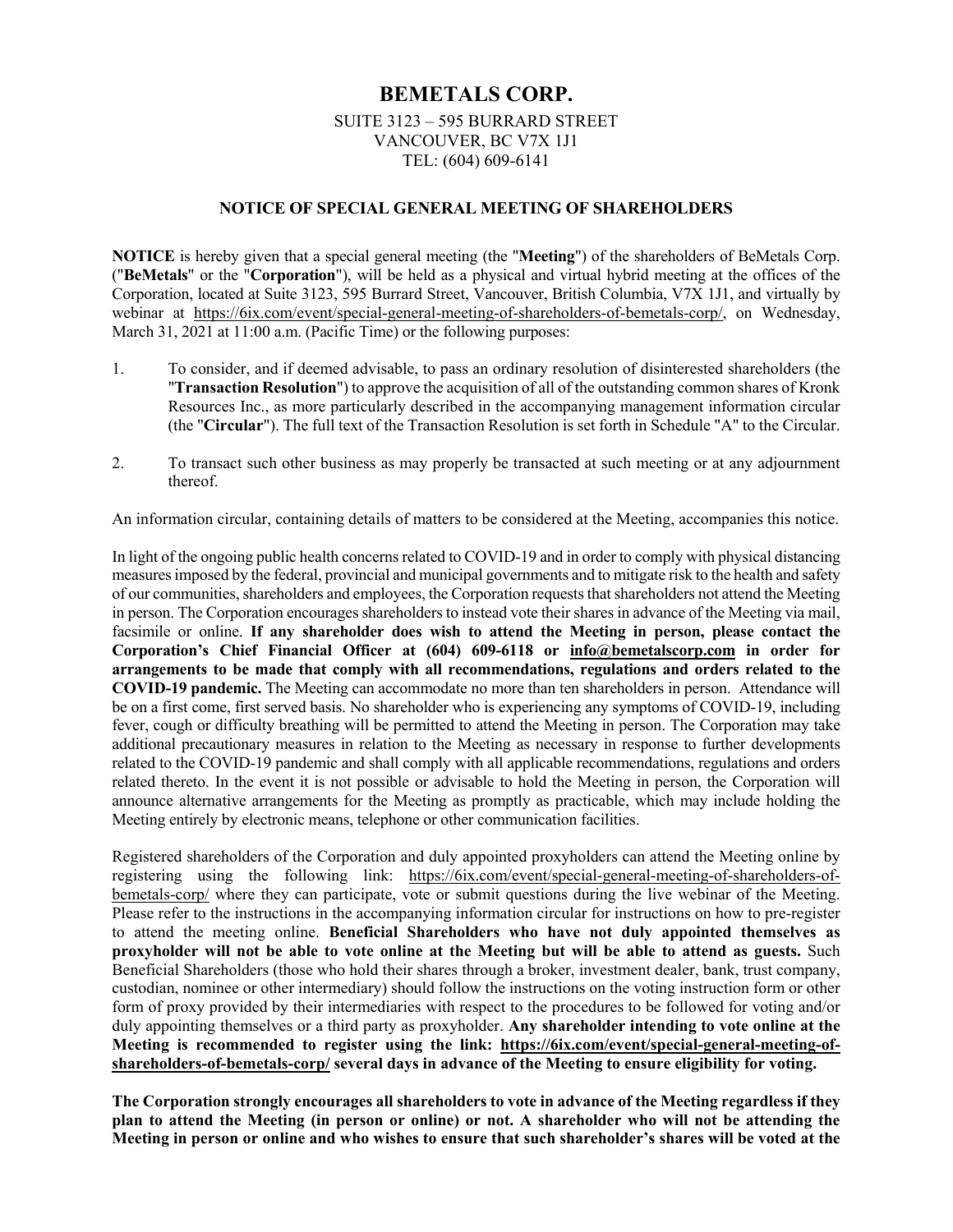**Meeting is requested to complete, date and sign the enclosed form of proxy and deliver it in accordance**  with the instructions set out in the form of proxy and in the Circular. As set out in the notes, the enclosed form of proxy is solicited by management, but, you may amend it to appoint another person (who need not be a shareholder) to attend and act for you at the Meeting other than the persons named in the form of proxy if you so desire by inserting in the blank space provided in the form of proxy the name of the person you wish to represent you at the Meeting.

DATED at Vancouver, British Columbia, this 24<sup>th</sup> day of February, 2021.

## **BY ORDER OF THE BOARD OF DIRECTORS**

*"John Wilton"* 

John Wilton Chief Executive Officer, President and Director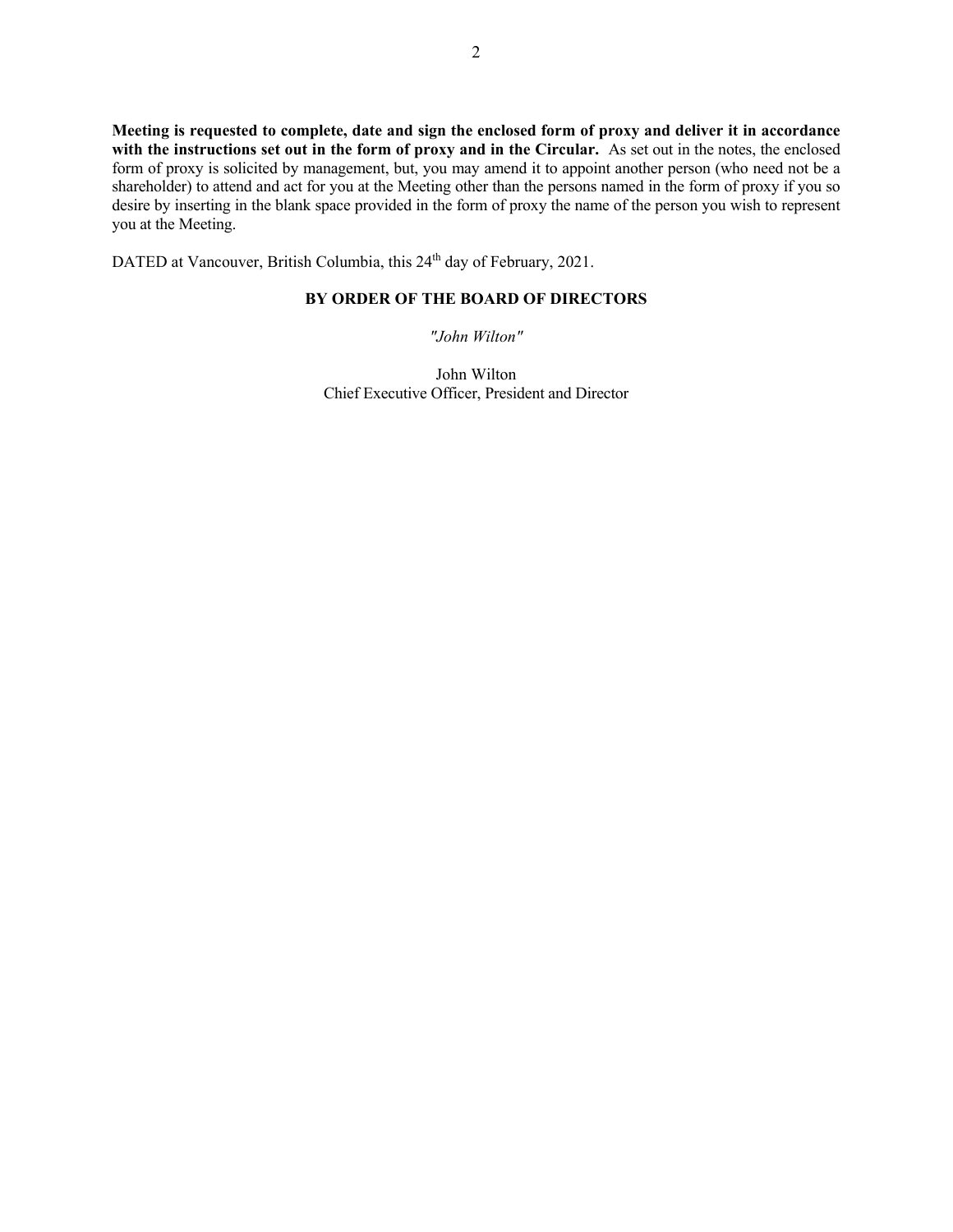# **BEMETALS CORP.**

SUITE 3123 – 595 BURRARD STREET VANCOUVER, BC V7X 1J1 TEL: (604) 609-6141

#### **INFORMATION CIRCULAR**

(containing information as at February 24, 2021 unless indicated otherwise)

#### **For the Special General Meeting to be held on Wednesday, March 31, 2021**

#### **SOLICITATION OF PROXIES**

This information circular is furnished in connection with the solicitation of proxies by the management of BeMetals Corp. ("**BeMetals**" or the "**Corporation**") for use at the special general meeting (the "**Meeting**"), of the shareholders (the "**Shareholders**") of the Corporation, to be held on Wednesday, March 31, 2021 at the time and place and for the purposes set forth in the accompanying notice of meeting and at any adjournment thereof. The enclosed instrument of proxy is solicited by the management of the Corporation. The solicitation will be primarily by mail, however, proxies may be solicited personally or by telephone by the regular officers and employees of the Corporation. The cost of solicitation will be borne by the Corporation.

#### **APPOINTMENT AND REVOCATION OF PROXIES**

The persons named in the accompanying form of proxy (the "**Proxy**") are directors and/or officers of the Corporation. **A SHAREHOLDER HAS THE RIGHT TO APPOINT A PERSON (WHO NEED NOT BE A SHAREHOLDER) TO ATTEND AND ACT FOR HIM OR HER ON HIS OR HER BEHALF AT THE MEETING OTHER THAN THE PERSONS NAMED IN THE ENCLOSED INSTRUMENT OF PROXY. TO EXERCISE THIS RIGHT, A SHAREHOLDER SHALL STRIKE OUT THE NAMES OF THE PERSONS NAMED IN THE INSTRUMENT OF PROXY AND INSERT THE NAME OF HIS OR HER NOMINEE IN THE BLANK SPACE PROVIDED, OR COMPLETE ANOTHER INSTRUMENT OF PROXY. A PROXY WILL NOT BE VALID UNLESS IT IS DEPOSITED WITH THE CORPORATION'S REGISTRAR AND TRANSFER AGENT, COMPUTERSHARE INVESTOR SERVICES INC., 100 UNIVERSITY AVENUE, 9TH FLOOR, TORONTO, ONTARIO, M5J 2Y1, OR BY TOLL FREE FAX 1.866.249.7775 NOT LESS THAN 48 HOURS (EXCLUDING SATURDAYS, SUNDAYS AND HOLIDAYS) BEFORE THE TIME OF THE MEETING OR ADJOURNMENT THEREOF.**

The Proxy must be signed and dated by the Shareholder or by his or her attorney in writing, or, if the Shareholder is a company, it must either be under its common seal or signed by a duly authorized officer.

A Shareholder who has given a Proxy may revoke it at any time before it is exercised. In addition to revocation in any other manner permitted by law, a Proxy may be revoked by instrument in writing executed by the Shareholder or by his or her attorney authorized in writing, or, if the Shareholder is a corporation, it must either be under its common seal, or signed by a duly authorized officer and deposited with the Corporation's registrar and transfer agent, **Computershare Investor Services Inc., 100 University Avenue, 9th floor, Toronto, Ontario, M5J 2Y1**, at any time up to and including the last business day preceding the Meeting, or any adjournment of it, at which the Proxy is to be used, or to the Chairman of the Meeting on the day of the Meeting or any adjournment of it. A revocation of a Proxy does not affect any matter on which a vote has been taken prior to the revocation.

#### **VOTING OF SHARES AND EXERCISE OF DISCRETION OF PROXIES**

On any poll, the persons named in the enclosed Proxy will vote the shares in respect of which they are appointed. Where directions are given by the Shareholder in respect of voting for or against any resolution, the proxyholder will do so in accordance with such direction.

IN THE ABSENCE OF ANY INSTRUCTION IN THE PROXY, IT IS INTENDED THAT SUCH SHARES WILL BE VOTED IN FAVOUR OF THE MOTIONS PROPOSED TO BE MADE AT THE MEETING AS STATED UNDER THE HEADINGS IN THIS INFORMATION CIRCULAR. The enclosed Proxy, when properly signed,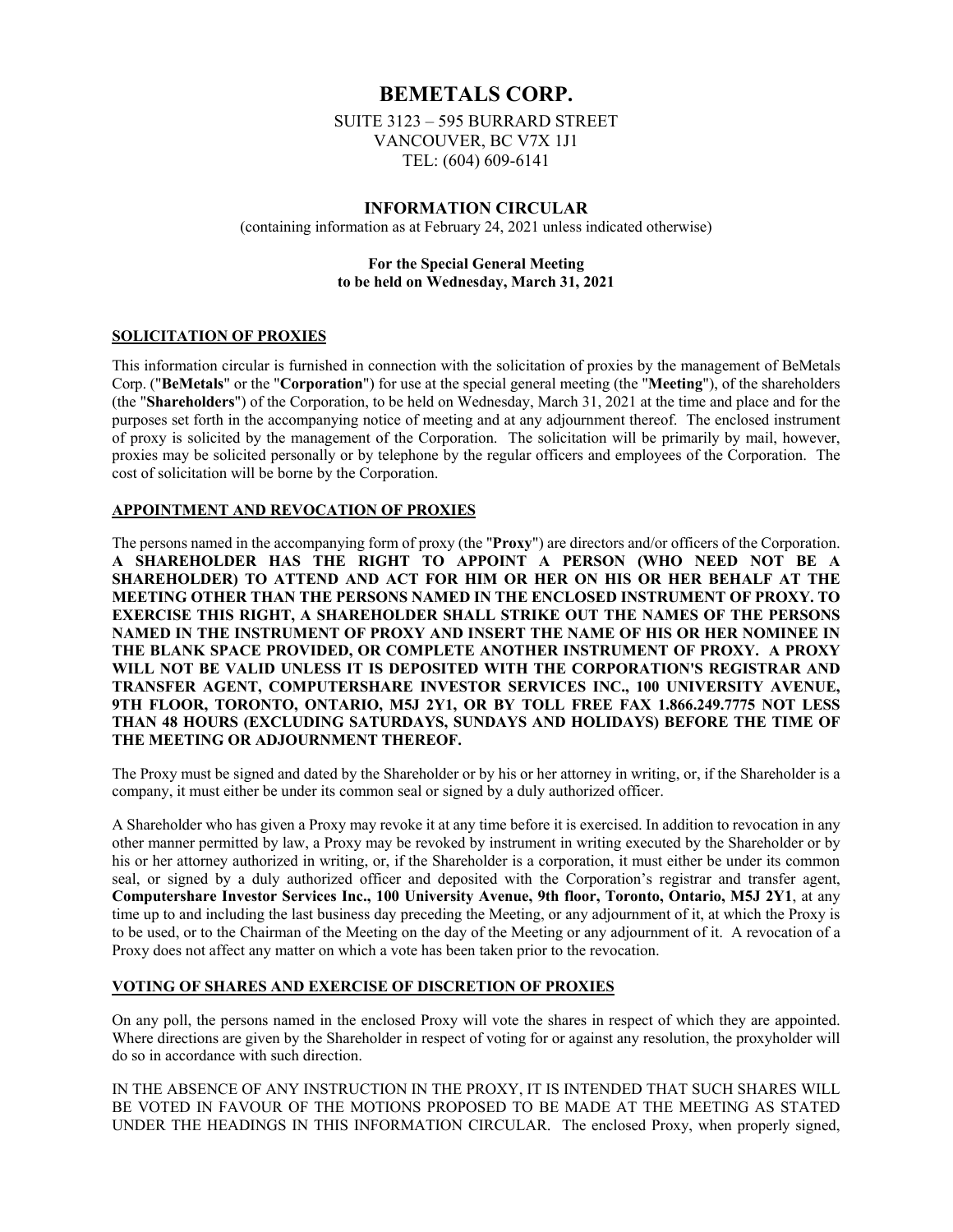confers discretionary authority with respect to amendments or variations to the matters which may properly be brought before the Meeting. At the time of printing this information circular, the management of the Corporation is not aware that any such amendments, variations or other matters are to be presented for action at the Meeting. However, if any other matters which are not now known to the management should properly come before the Meeting, the proxies hereby solicited will be voted on such matters in accordance with the best judgment of the nominee.

In order to approve a motion proposed at the Meeting, a majority greater than one-half of the votes cast will be required unless the motion requires a special resolution, in which case a majority of not less than two-thirds of the votes cast will be required. In the event a motion proposed at the Meeting requires disinterested shareholder approval, common shares held by shareholders of the Corporation who have an interest in the motion and common shares held by their "associates", as such term is defined under applicable securities laws, will be excluded from the count of votes cast on such motion.

#### **VOTING SHARES AND PRINCIPAL HOLDERS THEREOF**

#### *General*

The authorized capital of the Corporation consists of an unlimited number of common shares without par value and an unlimited number of preferred shares without par value. There were 125,135,390 common shares of the Corporation issued and outstanding as of the close of business on February 24, 2021, each share carrying the right to one vote. There were no preferred shares issued and outstanding as of the close of business on February 24, 2021.

Only Shareholders of record as at the close of business on February 24, 2021 (the "**Record Date**") who either personally attend the Meeting physically (see "*COVID-19 Precautions*" below) or by attending via an online webinar upon registering with this link: https://6ix.com/event/special-general-meeting-of-shareholders-of-bemetals-corp/, or who have completed and delivered a form of Proxy in the manner and subject to the provisions described under the heading "*Appointment and Revocation of Proxies*" shall be entitled to vote, or have their common shares voted, at the Meeting, or any adjournment thereof. On any poll, each Shareholder of record holding common shares of the Corporation on the Record Date is entitled to one vote for each common share registered in his or her name on the list of shareholders as at the Record Date.

#### *Advice to Beneficial Holders of Common Shares*

**The information set forth in this section is of significant importance to many Shareholders as a substantial number of Shareholders do not hold common shares in their own name.** Shareholders who do not hold their common shares in their own name (referred to in this information circular as "**Beneficial Shareholders**") should note that only proxies deposited by Shareholders whose names appear on the records of the Corporation as the registered holders of common shares can be recognized and acted upon at the Meeting. If common shares are listed in an account statement provided to a Shareholder by a broker, then, in almost all cases, those common shares will not be registered in the Shareholder's name on the records of the Corporation. Such common shares will more likely be registered under the name of the Shareholder's broker or an agent of that broker. In Canada, the vast majority of such common shares are registered under the name CDS & Co. (the registration name for CDS Clearing and Depository Services Inc., which acts as nominee for many Canadian brokerage firms). The common shares held by brokers or their agents or nominees can only be voted (for or against resolutions) upon the instructions of the Beneficial Shareholder. Without specific instructions, a broker and its agents are prohibited from voting shares for the broker's clients. **Therefore, Beneficial Shareholders should ensure that instructions respecting the voting of their common shares are communicated to the appropriate person.** 

Applicable regulatory rules require intermediaries/brokers to seek voting instructions from Beneficial Shareholders in advance of Shareholders' meetings. Every intermediary/broker has its own mailing procedures and provides its own return instructions to clients, which should be carefully followed by Beneficial Shareholders in order to ensure that their shares are voted at the Meeting. The purpose of the form of proxy or voting instruction form provided to a Beneficial Shareholder by its broker, agent or nominee is limited to instructing the registered holder of the common shares on how to vote such shares on behalf of the Beneficial Shareholder. The majority of brokers now delegate responsibility for obtaining instructions from clients to Broadridge Investor Communications ("**Broadridge**"). Broadridge typically supplies a voting instruction form, mails those forms to Beneficial Shareholders and asks those Beneficial Shareholders to return the forms to Broadridge or follow specific telephone or other voting procedures. Broadridge then tabulates the results of all instructions received by it and provides appropriate instructions respecting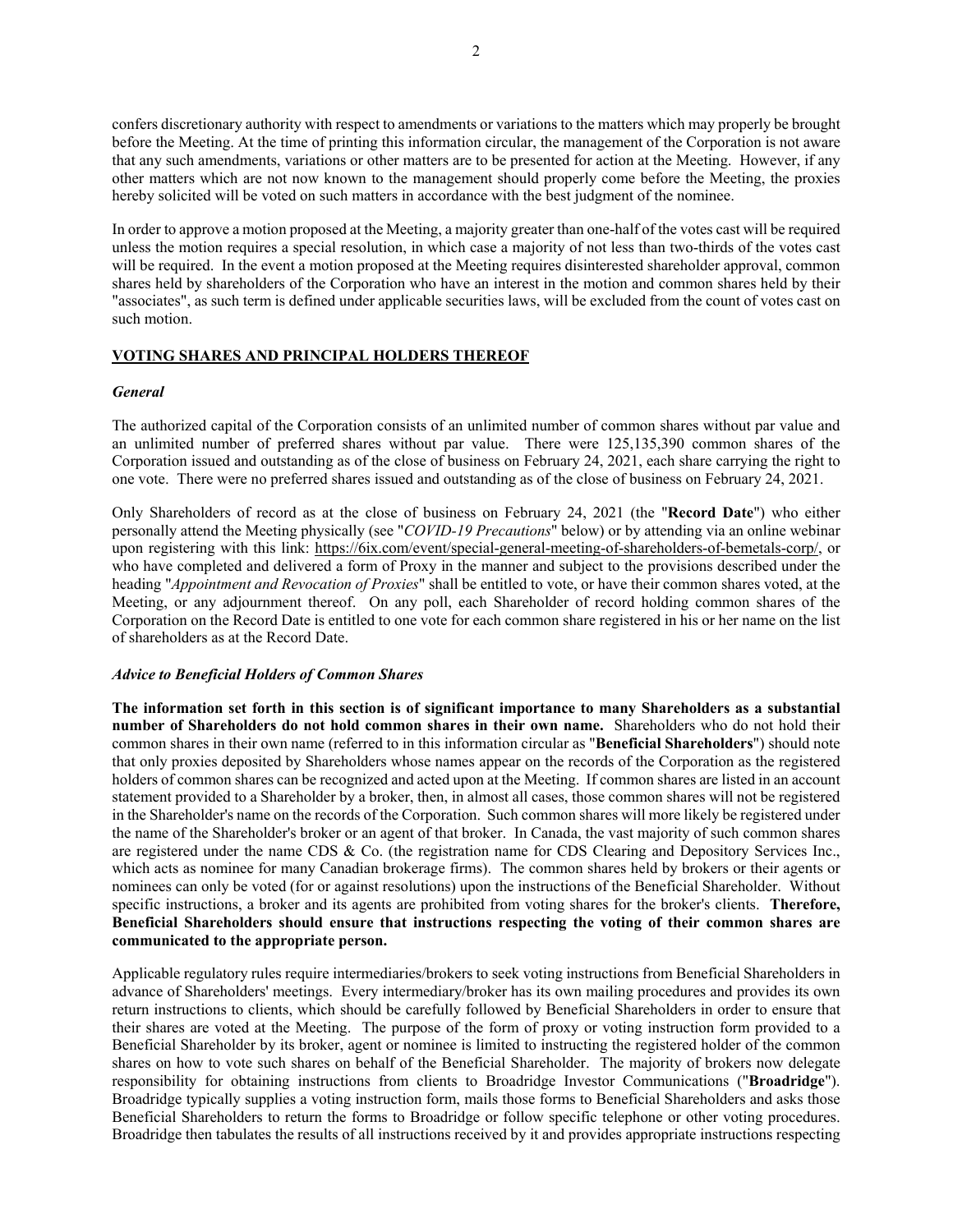the voting of the shares to be represented at the Meeting. **A Beneficial Shareholder receiving a voting instruction form from Broadridge cannot use that form to vote common shares directly at the Meeting. Instead, the voting instruction form must be returned to Broadridge or the alternate voting procedures must be completed well in advance of the Meeting in order to ensure such common shares are voted.** 

Although Beneficial Shareholders may not be recognized directly at the Meeting for the purpose of voting common shares registered in the name of their broker, agent or nominee, a Beneficial Shareholder may attend the Meeting as a proxyholder for a shareholder and vote common shares in that capacity (see "*COVID-19 Precautions*" below). Beneficial Shareholders who wish to attend the Meeting and indirectly vote their common shares as proxyholder for the registered shareholder should contact their broker, agent or nominee well in advance of the Meeting to determine the steps necessary to permit them to indirectly vote their common shares as a proxyholder.

The Corporation is not relying on the "notice-and-access" delivery procedures outlined in National Instrument 54-101 to distribute copies of the proxy related materials in connection with the Meeting.

#### *Attending and Voting Procedures*

- A. Registered Shareholders (those who have common shares registered in their own names and have received a form of proxy from Computershare) can attend the Meeting and vote by one of the following methods:
	- 1. *Voting by proxy in advance of the Meeting.* Please send your completed proxy by fax or mail to the Corporation's transfer agent, Computershare at 9th Floor, 100 University Avenue, Toronto, Ontario, Canada M5J 2Y1, or by fax at 1-866-249-7775. Alternatively, you may also vote on the internet or by phone by following the instructions set out in the form of proxy. Computershare must receive your proxy by 11:00am (Vancouver time) on March 29, 2021 or if the Meeting is adjourned, not less than 48 hours (excluding Saturdays, Sundays and holidays) before the Meeting is reconvened. Late proxies may be accepted by the Chairman of the Meeting in his discretion, and the Chairman is under no obligation to accept or reject any particular late proxy.
	- 2. *Attending and Voting in person at the Meeting.* Please follow the procedures in "*COVID-19 Precautions*" below. If you wish to appoint another person to attend on your behalf, please follow the procedures in "*Appointment and Revocation of Proxies*" above.
	- 3. *Attending and Voting online at the Meeting.* Please register in advance of the Meeting using the following link: https://6ix.com/event/special-general-meeting-of-shareholders-of-bemetals-corp/.The Corporation recommends registering several days in advance to ensure eligibility. On the Meeting date, at least 10 minutes prior to the Meeting, log in with the individual link sent to you by email following online registration. During the Meeting, a poll will be conducted to record your vote. **It is your responsibility to ensure that you remain connected to the internet for the duration of the Meeting.** If you wish to appoint another person to attend on your behalf, please follow the procedures in "*Appointment and Revocation of Proxies*" above.

Registered Shareholders should note that if they participate and vote on any matter at the Meeting (either in person or online) they will revoke any previously submitted votes by proxy.

- B. Beneficial Shareholders (those who hold their common shares through a broker, investment dealer, bank, trust company, custodian, nominee or other intermediary and have received a voting instruction form or other form of proxy from your intermediary or Broadridge) can attend the Meeting and vote by one of the following methods:
	- 1. *Voting by proxy in advance of the Meeting.* Please follow the instructions on the voting instruction form or other form of proxy provided by the intermediary with respect to the procedures to be followed for voting. Voting in advance can typically be done by mail, internet or phone. The intermediary will need to submit your vote to Computershare by 11:00am (Vancouver time) on March 29, 2021 or if the Meeting is adjourned, not less than 48 hours (excluding Saturdays, Sundays and holidays) before the Meeting is reconvened. The intermediary typically requires your response 24 hours before that time.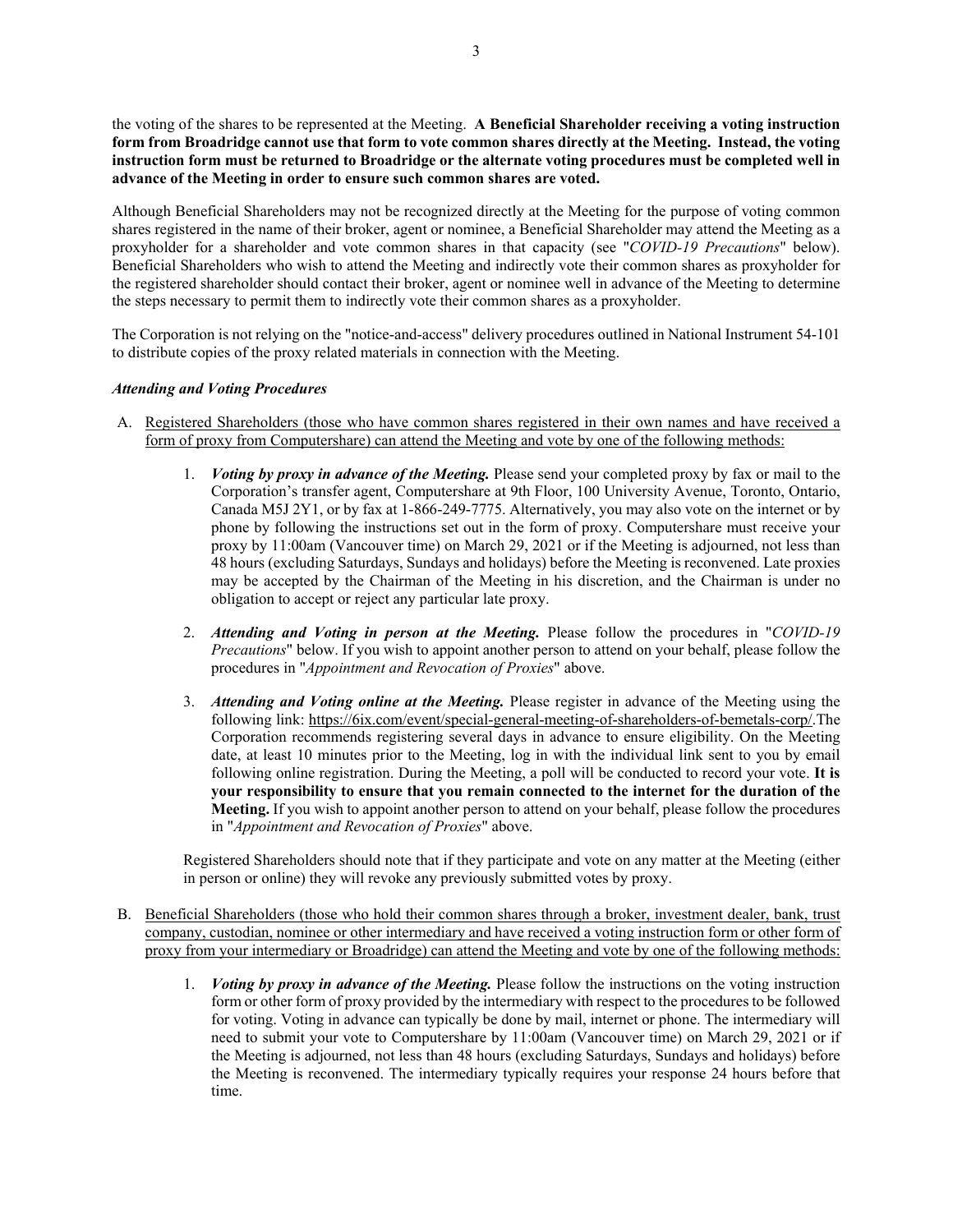- 2. *Attending and Voting in person at the Meeting.* Arrangements must be made well in advance of the Meeting. You must first arrange to have yourself (or someone on your behalf) appointed as a proxyholder. This is typically done by entering your name (or someone on your behalf) in the blank space on the voting instruction form or form of proxy provided and returning such form to the intermediary as instructed on the form. Please contact your broker or intermediary for further information or to ensure proper procedure is followed. Please then follow the procedures in "*COVID-19 Precautions*" below in order to attend the Meeting in person.
- 3. *Attending and Voting online at the Meeting.* Arrangements must be made well in advance of the Meeting. You must first arrange to have yourself (or someone on your behalf) appointed as a proxyholder. This is typically done by entering your name (or someone on your behalf) in the blank space on the voting instruction form or form of proxy provided and returning such form to the intermediary as instructed on the form. Please contact your broker or intermediary for further information or to ensure proper procedure is followed. Please then register in advance of the Meeting using the following link: https://6ix.com/event/special-general-meeting-of-shareholders-of-bemetalscorp/. The Corporation recommends registering several days in advance to ensure eligibility. On the Meeting date, at least 10 minutes prior to the Meeting, log in with the individual link sent to you by email following online registration. During the Meeting, a poll will be conducted to record your vote. **It is your responsibility to ensure that you remain connected to the internet for the duration of the Meeting.**

Beneficial Shareholders should note that if they participate and vote on any matter at the Meeting (either in person or online) they will revoke any previously submitted votes by proxy.

#### *Principal Holders of Voting Shares*

To the knowledge of the directors and senior officers of the Corporation, as of February 24, 2021, there are no persons or corporations that beneficially own, directly or indirectly, or exercise control or direction over, common shares carrying more than 10% of the voting rights attached to all outstanding common shares of the Corporation.

#### **COVID-19 PRECAUTIONS**

In light of the ongoing public health concerns related to COVID-19 and in order to comply with physical distancing measures imposed by the federal, provincial and municipal governments and to mitigate risk to the health and safety of our communities, shareholders and employees, the Corporation requests that shareholders not attend the Meeting in person. The Corporation encourages shareholders to instead vote their shares in advance of the Meeting via mail, telephone or online.

**If any shareholder does wish to attend the Meeting in person, please contact the Corporation's Chief Financial Officer at (604) 609-6118 or info@bemetalscorp.com in order for arrangements to be made that comply with all recommendations, regulations and orders related to the COVID-19 pandemic.** The Meeting can accommodate no more than ten shareholders in person. Attendance will be on a first come, first served basis. No shareholder who is experiencing any symptoms of COVID-19, including fever, cough or difficulty breathing will be permitted to attend the Meeting in person. The Corporation may take additional precautionary measures in relation to the Meeting as necessary in response to further developments related to the COVID-19 pandemic and shall comply with all applicable recommendations, regulations and orders related thereto. In the event it is not possible or advisable to hold the Meeting in person, the Corporation will announce alternative arrangements for the Meeting as promptly as practicable, which may include holding the Meeting entirely by electronic means, telephone or other communication facilities.

#### **PARTICULARS OF MATTERS TO BE ACTED UPON**

#### **Approval of Transaction Resolution and Background to the Transaction**

At the Meeting, Shareholders will be asked to approve the Transaction Resolution substantially in the form set out in Schedule "A" to this Circular. **At least 50% +1 of the votes cast in person, online or by proxy on the Transaction Resolution at the Meeting by the disinterested holders of the common shares of the Corporation must be voted FOR the Transaction Resolution in order for it to be approved.**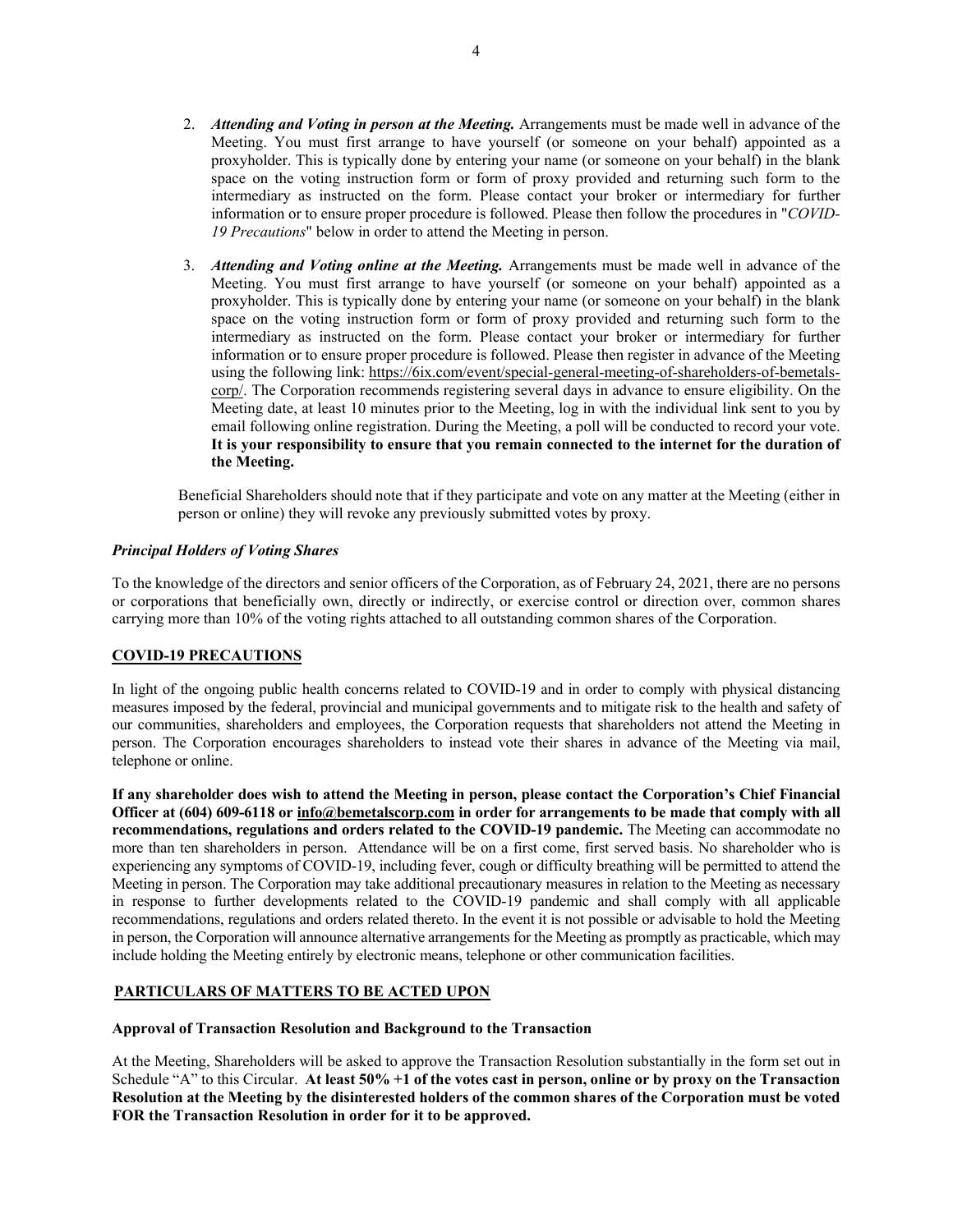**Clive Johnson, Roger Richer and Tom Garagan are each a director and shareholder of the Corporation, a director or officer and shareholder of Kronk (as defined below), and an officer and shareholder of B2Gold Corp., as set forth below under the heading "***Interests of Directors and Executive Officers in the Transaction***". Accordingly as determined under the** *Business Corporations Act* **(British Columbia) these directors have a conflict of interest in the Transaction which has been disclosed. The conflicts of interest were disclosed to the Corporation's board of directors, and the Amalgamation Agreement was approved by an Independent Committee of the Corporation's directors. In addition, Messrs. Johnson, Richer and Garagan are considered Non-Arm's Length Parties (as defined in the Policies of the TSX Venture Exchange) and therefore Messrs. Johnson, Richer and Garagan and their respective Associates and Affiliates (collectively, the "Non-Arm's Length Parties") will not be entitled to vote their shares on the Transaction Resolution at the Meeting and the Transaction Resolution will require the approval of at least 50% +1 vote of the votes cast by disinterested BeMetals shareholders at the Shareholders Meeting.** 

By way of background, on February 17, 2021, the Corporation signed a share purchase agreement (the "**Share Purchase Agreement**") with Certain Individuals (as hereinafter defined) and an amalgamation agreement with Kronk (the "**Amalgamation Agreement**") to acquire privately owned Kronk Resources Inc. ("**Kronk**") and its wholly owned subsidiary Kazan Resources K.K ("**Kazan**"), which holds the rights to a highly prospective portfolio of advanced and early stage gold exploration projects in Japan.

Under the terms of the Amalgamation Agreement, BeMetals has agreed to acquire all of the issued and outstanding common shares of Kronk (the "**Kronk Shares**"), excluding the Kronk Shares held by Certain Individuals, on the basis of 0.5169 shares of BeMetals per share of Kronk held ("**Primary Exchange Ratio**"), by way of a three cornered amalgamation pursuant to which Kronk will amalgamate with a newly formed subsidiary ("**Subco**") of BeMetals (the "**Amalgamation**").

Under the terms of the Share Purchase Agreement, BeMetals has agreed to acquire an aggregate of 11,850,000 Kronk Shares from Certain Individuals (the "**Share Purchase**), who will receive a lower exchange of 0.2585 shares of BeMetals per share of Kronk held (the "**Secondary Exchange Ratio**", and together with the Primary Exchange Ratio, the "**Exchange Ratios**"). The Primary Exchange Ratio represents a total consideration of approximately \$0.20 per Kronk Share and the Secondary Exchange Ratio represents a total consideration of approximately \$0.10 per Kronk Share. The Exchange Ratios are based upon BeMetals' volume weighted average price ("**VWAP**") in Canada of \$0.3869 per share for the 20-trading-day period ending January 26, 2021. The Secondary Exchange Ratio is less favourable to certain shareholders of Kronk that are also shareholders or directors of BeMetals as well as directors or officers of B2Gold Corp. (the "**Certain Individuals**"). These Certain Individuals have agreed to receive a reduced consideration equal to the most recent equity financing price of Kronk, without any appreciation based upon the advancement of Kronk's assets since such financing. The transactions contemplated by the Amalgamation Agreement and the Share Purchase Agreement are herein referred to together as the "**Transaction**".

Concurrently with the Transaction, the Corporation intends to complete a non-brokered private placement to raise gross proceeds of \$7.5 million (the "**Financing**") through the issuance of 17,045,455 million shares of BeMetals at \$0.44 per share to senior gold producer and new strategic investor, B2Gold Corp. (TSX: BTO, NYSE American: BTG, NSX: B2G) ("**B2Gold**"). B2Gold is an existing shareholder of Kronk, owning 15.4 million Kronk Shares (representing approximately 29% of outstanding Kronk Shares) and will own 31.4 million Kronk Shares following conversion of outstanding debt to occur immediately before closing of the Transaction. Following the Transaction and Financing, B2Gold will hold approximately 19% of BeMetals' outstanding shares.

BeMetals will issue approximately 32,629,956 shares in connection with the Transaction, not including any shares to be issued pursuant to the Financing.

On January 22, 2021, the Corporation's board of directors appointed a special committee of independent directors, comprised of John Wilton, Kristen Reinertson and Mark Connelly (the "**Independent Committee**") to review the proposed terms of the Transaction. The mandate of the Independent Committee was to consider, investigate, analyze, review, negotiate and approve the Transaction.

The Independent Committee completed its due diligence review of Kronk and its assets, and negotiated the terms of the Transaction and the forms of the Amalgamation Agreement and the Share Purchase Agreement. In addition, Raymond James Ltd. has provided a fairness opinion to the Independent Committee that, as of the date thereof, and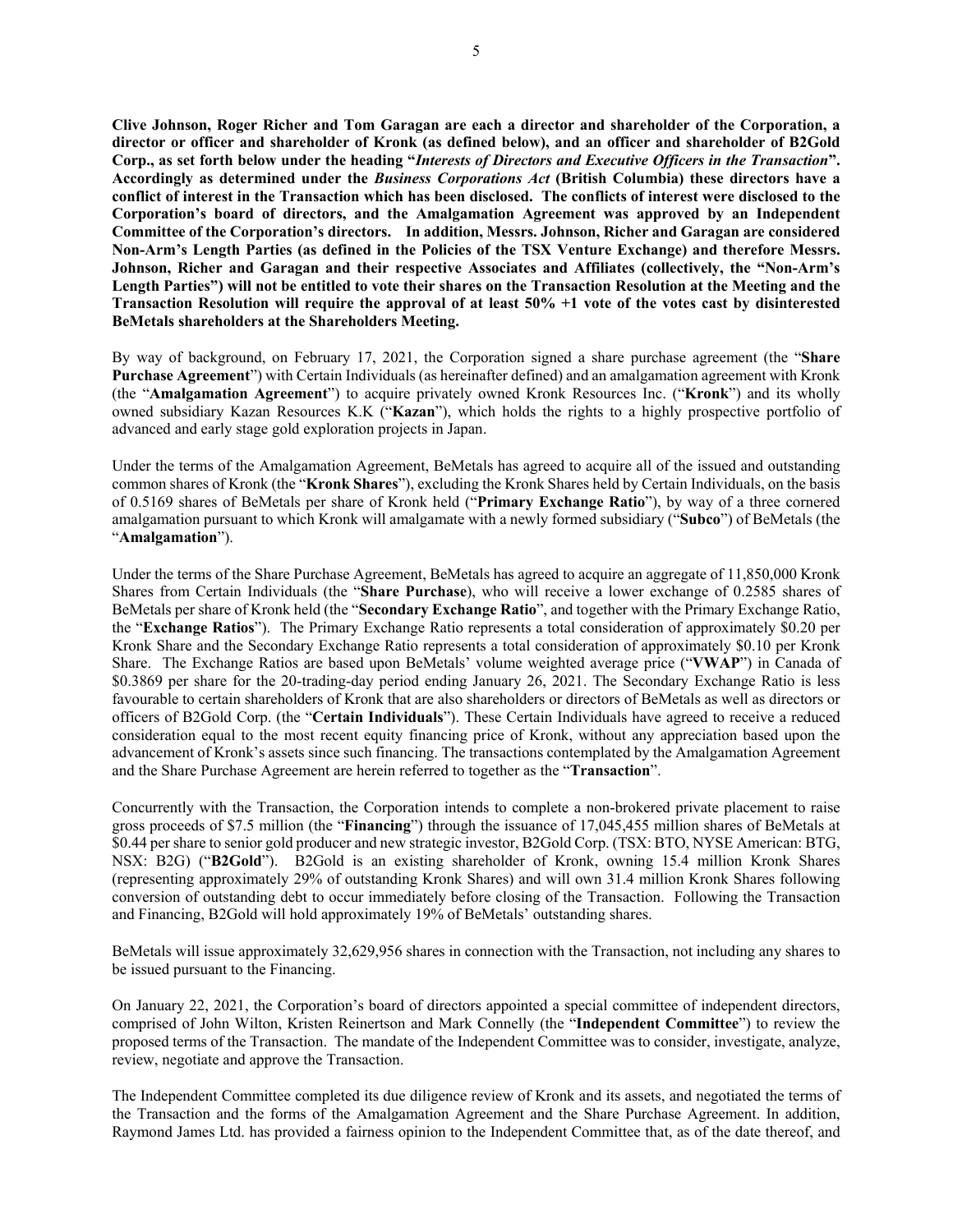based upon and subject to the assumptions, limitations and qualifications stated therein, the consideration to be offered by BeMetals under the Transaction is fair, from a financial point of view, to BeMetals. Based on the foregoing, the Independent Committee gave final approval to the Transaction and authorized the execution of the Amalgamation Agreement and the Share Purchase Agreement on February 16, 2021.

The Transaction has also been approved by the board of directors of Kronk. Haywood Securities Inc. provided a fairness opinion to the board of directors of Kronk that, as of the date thereof, and based upon and subject to the assumptions, limitations and qualifications stated therein, the consideration to be received by the shareholders of Kronk, other than Certain Individuals, under the Transaction is fair, from a financial point of view, to the shareholders of Kronk.

The Amalgamation Agreement includes customary provisions, including non-solicitation, as well as certain representations, covenants and conditions that are customary for a transaction of this nature. Closing of the Transaction is subject to the receipt of applicable regulatory approvals and the satisfaction of certain other closing conditions customary in transactions of this nature, including the approval of the TSX Venture Exchange, approval by the disinterested shareholders of the Corporation, and approval by the shareholders of Kronk of the Amalgamation.

It is proposed that if the Transaction Resolution is approved by the Shareholders as required, the Transaction will have an anticipated Effective Date as soon as practicable after completion of all necessary conditions precedent discussed below including completion of the Financing.

#### **INFORMATION REGARDING KRONK**

Kronk is a privately owned gold exploration and development company based in Toronto, Canada. Kronk was incorporated under the laws of the Province of Ontario and, as at the date hereof, there are 53,050,100 Kronk Shares issued and outstanding. Through its wholly owned subsidiary, Kazan, Kronk holds the rights to five highly prospective gold properties on the islands of Hokkaido and Kyushu in Japan. Please refer to the Corporation's news release dated February 17, 2021 for additional information on Kronk's properties.

During the past decade, the Japanese mining industry has seen an emergence of investments from a select few foreign mining companies. The Mining Amendment Act of 2012 allows for foreign investment and development into the mining sector following years of limited exploration. Application of modern exploration technologies combined with classical field sampling and mapping is expected to lead to new discoveries and extensions to known high-grade gold deposits.

#### **The Kato Gold Project, Hokkaido**

The **Kato Gold Project** ("**Kato**" or the "**Property**") is Kronk's most advanced exploration project and covers close to 2,000 hectares in Hokkaido. See Figure 1 for project location. The Property was drilled by the Japanese government's Metal Mining Agency of Japan ("**MMAJ**") in the 1990s. Little work was conducted on the Property since the 1990s until the Japanese Ministry of Economy Trade and Industry ("**METI**") granted the prospecting rights to Kronk in December 2017.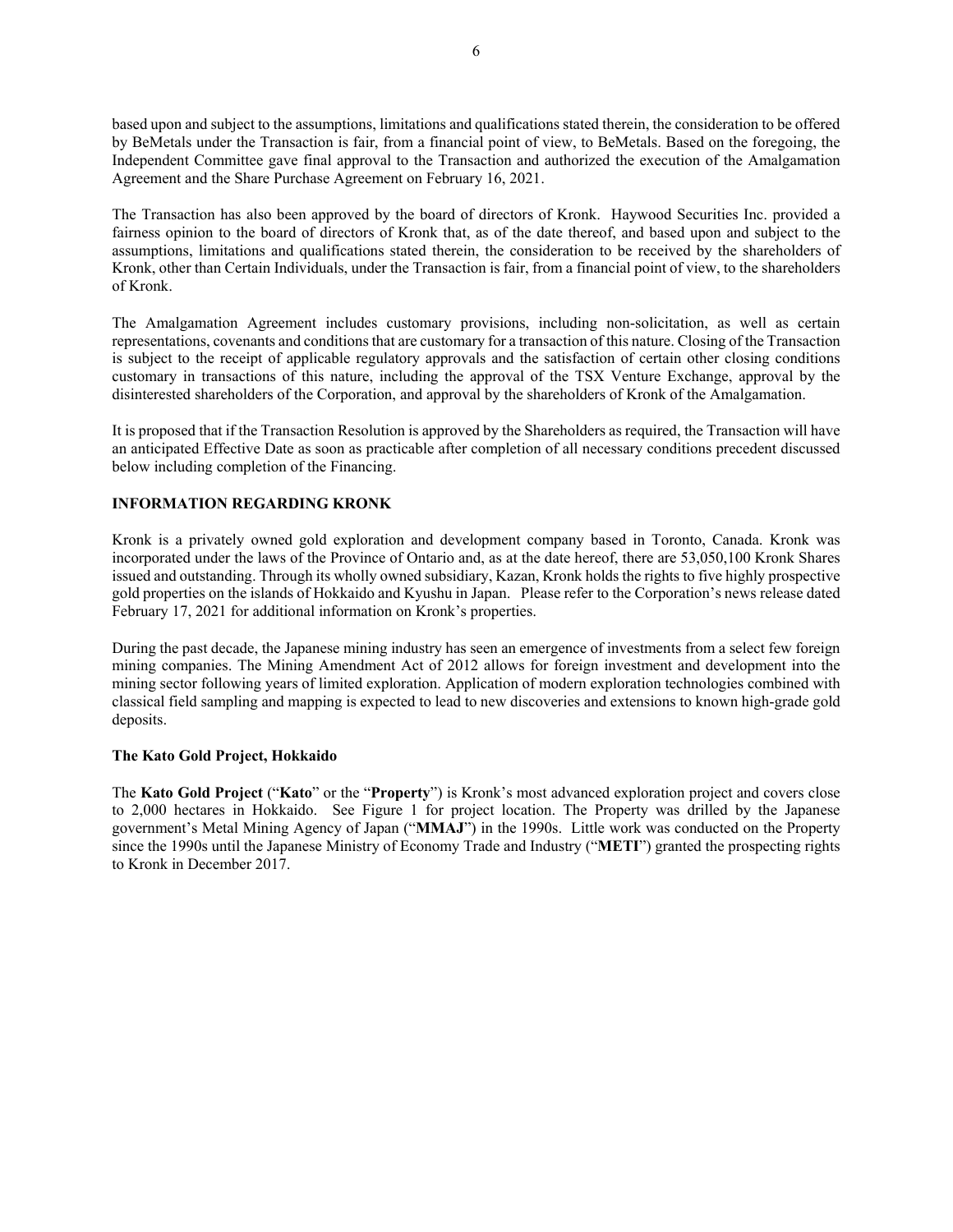**Figure 1: Project Locations Map** 



#### **Tashiro, Hokusatsu, Todoroki, and Konomai Projects**

The **Tashiro Project** ("**Tashiro**") is located in northeastern Kyushu. See Figure 1 above for project location. This property covers approximately 4,415 hectares and its prospecting rights were granted to Kronk in December 2017. In the 1990s, MMAJ conducted drilling on the property as part of a search for the next Hishikari Gold Mine, which is one of the highest-grade gold mining operations in the world. Mapping, soil sampling, and some geophysics were also undertaken, and the drilling program identified a vein swarm at what is known as the Noya zone where numerous highly anomalous gold intervals were intersected. Further fieldwork will be completed and it is likely a number of priority drill targets will be quickly generated.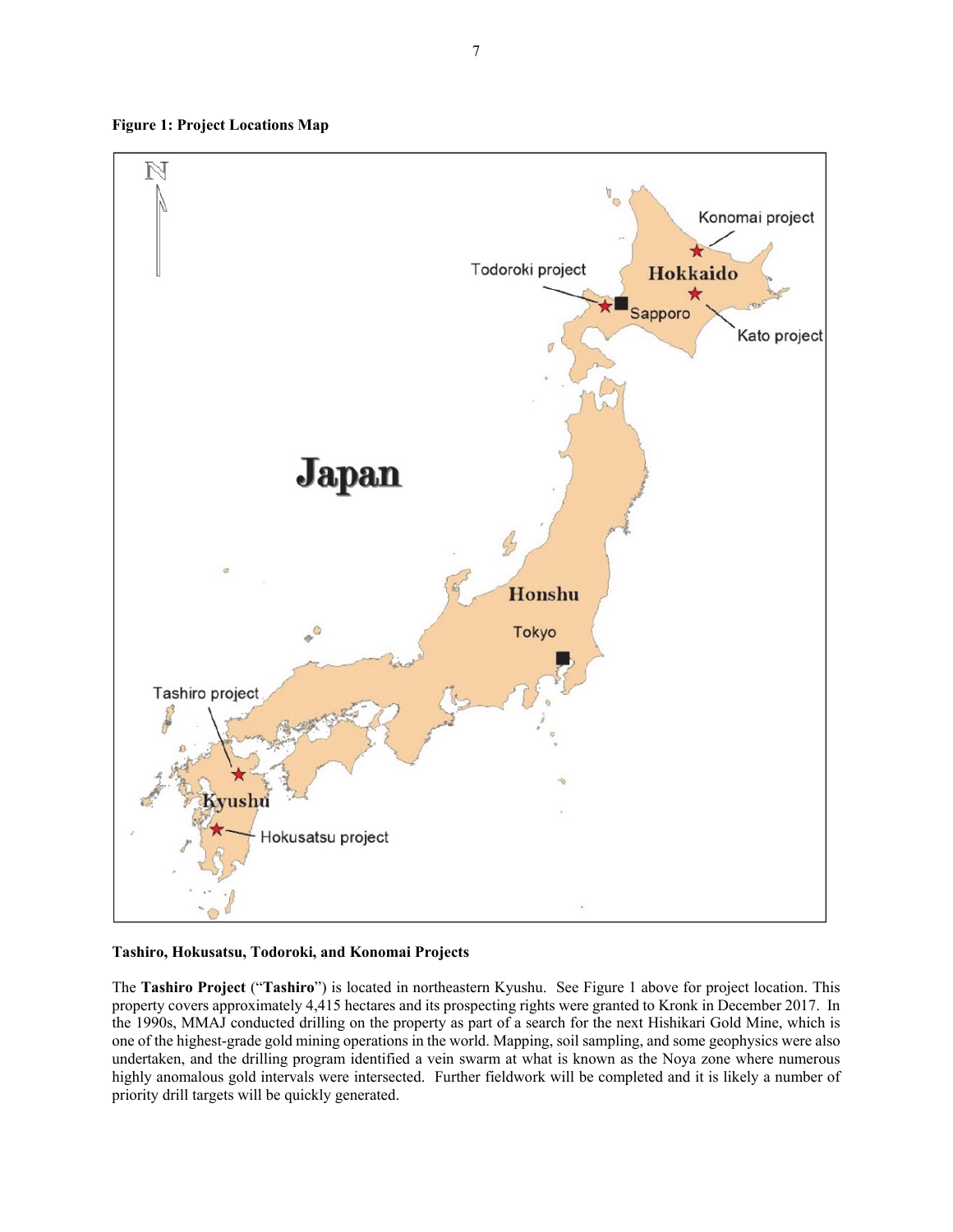The **Hokusatsu Project** is located in southwestern Kyushu and the property package is 2,792 hectares. See Figure 1 above for project location. The prospecting rights for this property were granted in July 2020 and no significant exploration work has been completed to date. This property is of interest due to its close proximity to two important gold occurrences on the property near the former  $Fuke^{(2)}$  (historical production of 125,000 ounces at 10.5 g/t Au) and Ohkuchi<sup>(2)</sup> (783,000 ounces at 13.1 g/t Au) Mines. In addition, the high-grade Hishikari Gold Mine is located approximately 16 kilometres to the southeast of the Hokusatsu property.

The **Todoroki Project,** in southwestern Hokkaido, covers 5,181 hectares and its prospecting rights were granted in November 2018. See Figure 1 above for project location. Mapping and sampling of the existing mine workings within the property were completed and confirmed the prospectivity of the area. Further fieldwork will be undertaken to locate possible structures that could host gold bearing veins at depth. The Todoroki veins lie along a deeply incised canyon but other veins may exist where the level of erosion is shallower and failed to expose them.

The **Konomai Project** encompasses a property that spans some 7,165 hectares in northeastern Hokkaido and its prospecting rights were granted in December 2019. See Figure 1 above for project location. The land package is located in the northern part of a prolific zone of gold mining operations active in pre-World War II times. Most of the gold mines were shut down during the war years and were never reopened aside from Sumitomo Metal Mining's Konomai Mine, the largest in Hokkaido, which produced 3.1 million ounces of gold $(1)$ .

#### **References:**

- *1. Sumitomo Metal Mining Co Ltd. website https://www.smm.co.jp/E/*
- *2. Watanabe, (2005), Late Cenozoic evolution of epithermal gold metallogenic provinces in Kyushu, Japan. Mineralium Deposita 40: 307-323*

#### **BENEFITS OF THE TRANSACTION**

#### *Benefits to BeMetals Shareholders*

- The Transaction establishes BeMetals in the gold sector with an expertly selected portfolio of gold properties in Japan, including the advanced exploration-stage Kato Project in Hokkaido. This delivers on the goal of identifying quality entry level gold projects;
- Through the Financing, B2Gold will become a new strategic investor and a major shareholder of BeMetals, holding approximately 19% of the Corporation's outstanding shares post-closing of the Transaction and the Financing. This provides a strong technical cornerstone investor in the Corporation. In addition, BeMetals will have access to B2Gold's experienced exploration team to assist in evaluating additional precious metals projects;
- Japan possesses extensive geological settings prospective for gold mineralization which have attracted several international gold producers including B2Gold; and
- The Financing also provides BeMetals with appropriate capital to advance the Corporation's gold exploration in Japan, its existing quality exploration and development projects, as well as fund further evaluations for additional precious metals opportunities.

#### *Benefits to Kronk Resources Shareholders*

- The Transaction provides Kronk investors with exposure to BeMetals' high-grade polymetallic South Mountain Project in Idaho, U.S.A., now entering the Preliminary Economic Assessment stage, and its tierone targeted, Pangeni Copper Exploration Project in Zambia;
- This Transaction unlocks value for Kronk's investors with a significant return upon its last private fundraising round, and by providing the benefits of a public listing;
- Additionally, Kronk's investors will be well positioned to benefit from both the upside of the gold properties in Japan with further B2Gold investment, and BeMetals' other quality exploration and development assets combined with the strategic growth plans of the Corporation.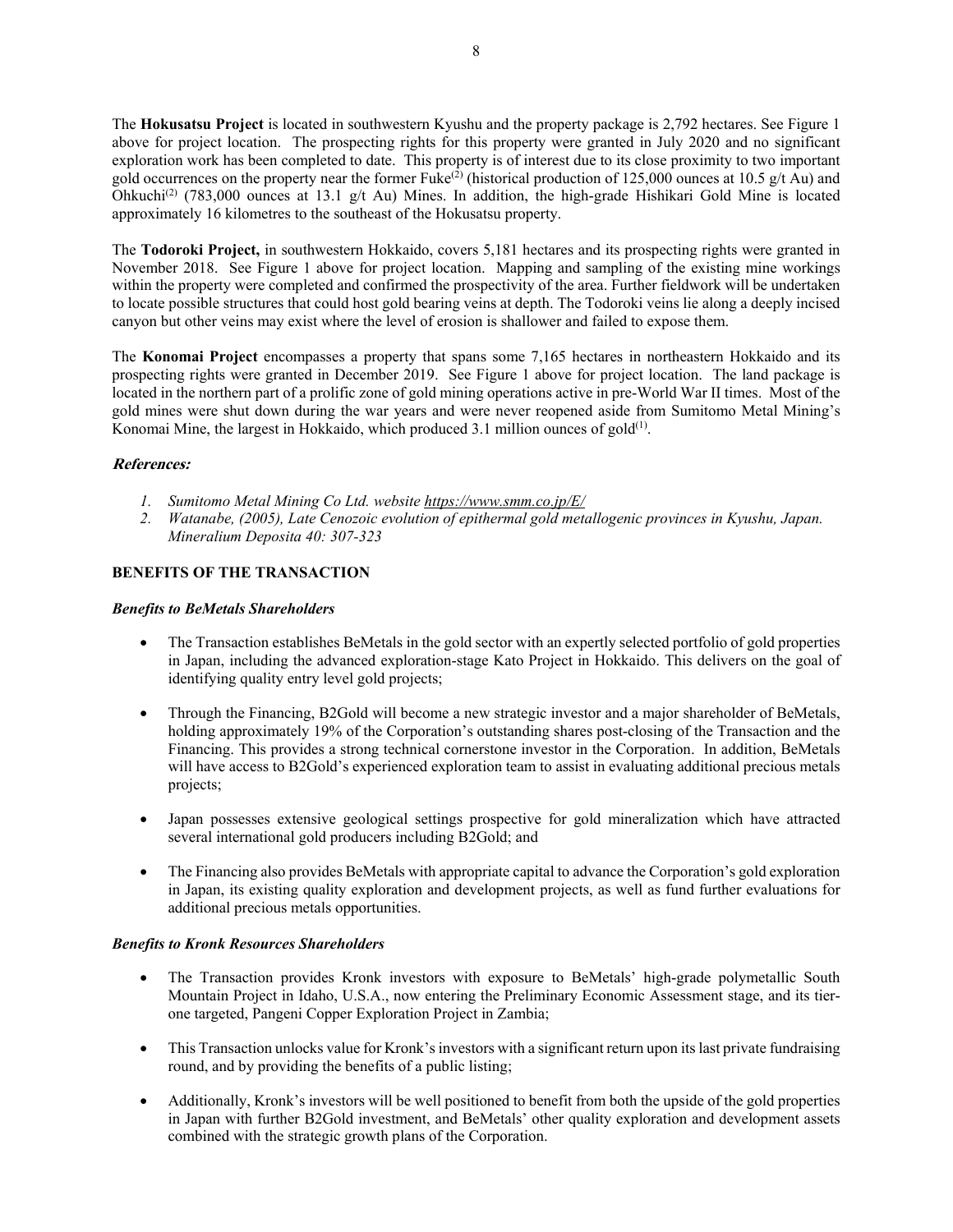#### *Benefits to B2Gold*

- The Transaction allows B2Gold to maintain a strategic investment in precious metals projects that might not otherwise meet B2Gold's investment criteria at the outset. B2Gold may also act as a pipeline for other such precious metals projects for BeMetals to evaluate;
- The Transaction positions B2Gold as a strategic investor in an emerging base and precious metals exploration and development resource company with a focused management team, access to capital, internationally recognized advisors, and a highly experienced board of directors; and
- The Transaction will provide for the aggressive and focused exploration of these properties in Japan, a country that is attracting increased attention in the gold exploration space.

#### **DESCRIPTION OF THE TRANSACTION:**

Pursuant and subject to the detailed steps contained in the Amalgamation Agreement and subject to the satisfaction of the terms and conditions of the Amalgamation Agreement, it is anticipated that the following steps will occur in the sequence set out below:

- (a) The Share Purchase will be completed, pursuant to which the Corporation will issue an aggregate of 3,063,225 common shares in the capital of the corporation (the "**BeMetals Shares**") to Certain Individuals in exchange for 11,850,000 Kronk Shares acquired by the Corporation (the "**SPA Kronk Shares**"), on the basis of 0.2585 of a common share of the Corporation for each SPA Kronk Share acquired.
- (b) Kronk and Subco will amalgamate under section 174 of the *Business Corporations Act* (Ontario) to form a new, amalgamated corporation ("**Amalco**"), which will be a wholly-owned subsidiary of the Corporation, and:
	- (i) the registered office of Amalco shall be located at Suite 2010, 255 Queens Avenue, London, Ontario N6A 5R8;
	- (ii) Amalco shall have a year-end of December 31;
	- (iii) the authorized share capital of Amalco shall consist of an unlimited number of common shares;
	- (iv) other than as required by applicable securities laws, there shall be no restriction upon the right of transfer of any shares of Amalco;
	- (v) there shall be no restriction on the business which Amalco may carry on;
	- (vi) the minimum number of directors of Amalco shall be one (1) and the maximum number of directors of Amalco shall be ten (10);
	- (vii) the number of first directors of Amalco shall be three (3). The first directors of Amalco shall be John Wilton, Derek Iwanaka and Kristen Reinertson;
	- (viii) the sole officer of Amalco shall be John Wilton, President  $&$  CEO; and
	- (ix) the appointment of an auditor of Amalco shall be waived.
- (c) The Kronk Shares will be cancelled and Shareholders of Kronk (other than dissenting shareholders and the Corporation) will receive 0.5169 of a BeMetals Share in exchange for each Kronk Shares held, and all such Kronk Shares shall be cancelled without any repayment of capital in respect thereof;
- (d) Each common share of Subco (a "**Subco Share**") held by BeMetals will be converted into one share of Amalco and all Subco Shares will be cancelled without any repayment of capital in respect thereof; and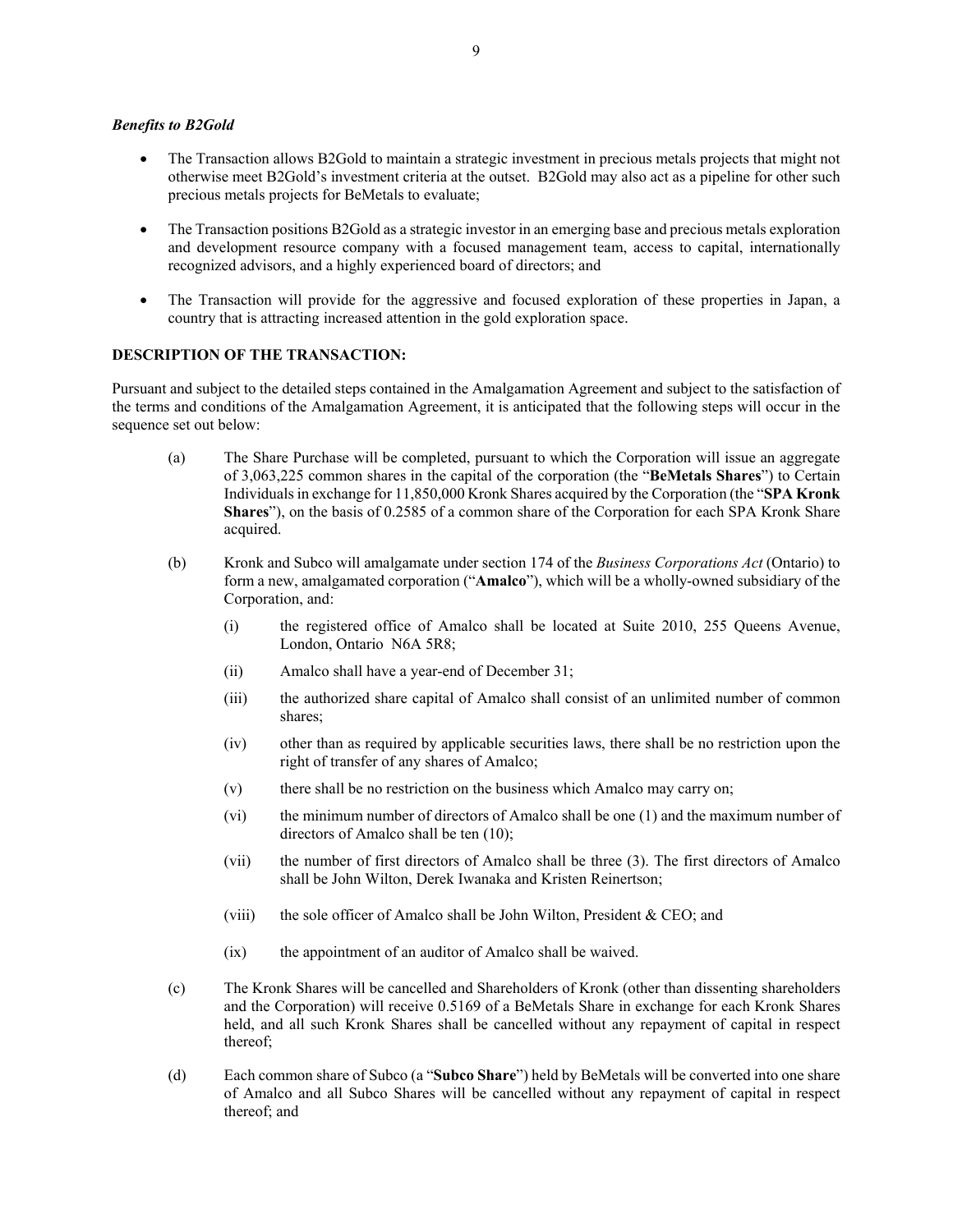- (e) Each SPA Kronk Share held by the Corporation will be converted into one Amalco share and thereafter the SPA Kronk Shares will be cancelled without any repayment of capital in respect thereof.
- (f) In consideration for the issuance of the BeMetals Shares under paragraph (c) above, the Corporation will receive one share of Amalco for each such share so issued.
- (g) No fractional BeMetals Shares shall be issued to holders of Kronk Shares or Subco Shares, and in lieu of any fractional entitlement, the number of BeMetals Shares so issued shall be rounded up to the next higher whole number of BeMetals Shares if the fractional entitlement is greater than 0.5 and shall, without any additional compensation, be rounded down to the next lesser whole number of BeMetals Shares if the fractional entitlement is equal to or less than 0.5.
- (h) Amalco will become a wholly-owned subsidiary of the Corporation.

Following the completion of the Transaction and the Financing, and based on the issued and outstanding common shares of the Corporation as of the close of business on Record Date:

- (a) the Corporation, through Amalco, will own the outstanding shares of Kazan;
- (b) the Corporation will have 174,810,801 common shares outstanding;
- (c) existing Shareholders of the Corporation will hold 125,145,390 BeMetals Shares, representing approximately 71.58% of the outstanding BeMetals Shares;
- (d) former Kronk shareholders (excluding B2Gold) will hold 16,399,296 BeMetals Shares, representing approximately 9.38% of the outstanding BeMetals Shares; and
- (e) B2 Gold will hold 33,276,115 BeMetals Shares, representing approximately 19.04% of the BeMetals Shares.

#### **EFFECTIVE DATE AND CONDITIONS OF THE TRANSACTION**

If the Transaction Resolution is passed, the Kronk Shareholder Approval is obtained, every other requirement of the TSXV relating to the Transaction is complied with and all other conditions disclosed below under "*Conditions to the Amalgamation Becoming Effective*" are satisfied or waived, the Amalgamation will become effective under the *Business Corporations Act* (Ontario), at the time when the appropriate forms are filed with the Registrar. This is proposed to be as soon as possible following satisfaction of all conditions.

#### **Conditions to the Amalgamation Becoming Effective**

The terms of the Amalgamation Agreement provide that the obligations of the Corporation, Kronk and Subco to complete the Amalgamation are subject to the fulfillment or waiver (where permitted) of various conditions, including the following (reference should be made to the full text of the Amalgamation Agreement, a copy of which is available under the Corporation's profile on SEDAR at www.sedar.com or by contacting the Corporation's Chief Financial Officer at (604) 609-6118 or info@bemetalscorp.com, and all capitalized terms that are not otherwise defined in this circular shall have the meaning ascribed thereto in the Amalgamation Agreement):

#### *Mutual Conditions*

- (a) the Kronk Amalgamation Resolution shall have been approved and adopted by the Kronk Shareholders at the Kronk Meeting on or before the Meeting Deadline;
- (b) the Subco Amalgamation Resolution shall have been approved and adopted by BeMetals, as sole shareholder of Subco;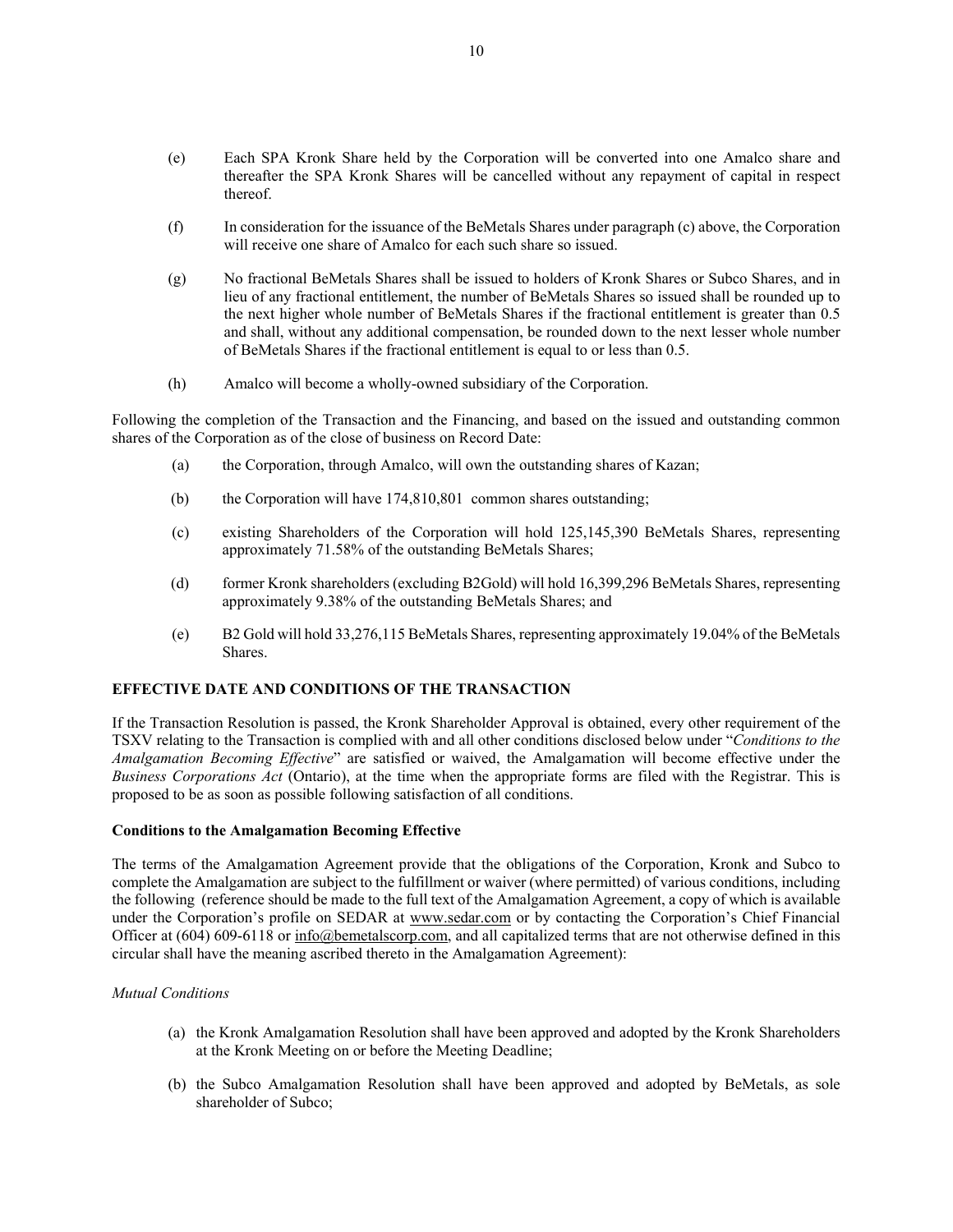- (c) the BeMetals Resolution shall have been approved by the BeMetals Shareholders at the BeMetals Meeting on or before the Meeting Deadline;
- (d) the Articles of Amalgamation to be filed with the Director shall be in form and substance satisfactory to each of the Parties, acting reasonably;
- (e) the TSXV Approval shall have been received;
- (f) no Governmental Entity shall have enacted, issued, promulgated, enforced or entered any Law which is then in effect and has the effect of making the Amalgamation illegal or otherwise preventing or prohibiting consummation of the Amalgamation;
- (g) all Regulatory Approvals shall have been obtained on terms and conditions satisfactory to each of Kronk and BeMetals, acting reasonably;
- (h) either: (i) the Financing shall have been completed; or (ii) all conditions to completion of the Financing shall have been satisfied or waived other than a condition to the Financing requiring completion of the Amalgamation;
- (i) the transactions contemplated in the Share Purchase Agreement shall have completed; and
- (j) there shall not be pending or threatened in writing any suit, action or proceeding by any Governmental Entity or any other Person that is reasonably likely to result in a:
	- (i) prohibition or restriction on the consummation of Amalgamation or a Person obtaining from Kronk, Subco or BeMetals, any material damages directly or indirectly in connection with the Amalgamation; or
	- (ii) prohibition or material limit on the ownership by BeMetals of Kronk or any material portion of its business.

#### *Conditions in favour of the Corporation*

- (a) all covenants of Kronk under the Amalgamation Agreement to be performed on or before the Effective Time which have not been waived by BeMetals shall have been duly performed by Kronk in all material respects and BeMetals shall have received a certificate of Kronk addressed to BeMetals and dated the Effective Date, signed on behalf of Kronk by two senior executive officers of Kronk (on Kronk's behalf and without personal liability), confirming the same as at the Effective Time;
- (b) the representations and warranties of Kronk set forth in this Agreement shall be true and correct in all respects, without regard to any materiality or Kronk Material Adverse Effect qualifications contained in them as of the Effective Time, as though made on and as of the Effective Time (except for representations and warranties made as of a specified date, the accuracy of which shall be determined as of that specified date), except where the failure or failures of all such representations and warranties to be so true and correct in all respects would not reasonably be expected to have a Kronk Material Adverse Effect, and BeMetals shall have received a certificate of Kronk addressed to BeMetals and dated the Effective Date, signed on behalf of Kronk by two senior executive officers of Kronk (on Kronk's behalf and without personal liability), confirming the same as at the Effective Date;
- (c) there shall not have occurred a Kronk Material Adverse Change that has not been disclosed to BeMetals in writing prior to the date hereof, and since the date of this Agreement, there shall not have occurred a Kronk Material Adverse Change, and BeMetals shall have received a certificate signed on behalf of Kronk by the chief executive officer and the chief financial officer of Kronk (on Kronk's behalf and without personal liability) to such effect;
- (d) other than as disclosed in writing to BeMetals, there being no legal proceeding or regulatory actions or proceedings against Kronk at the Closing Date which may have a material adverse effect on such party or completion of the Transaction; and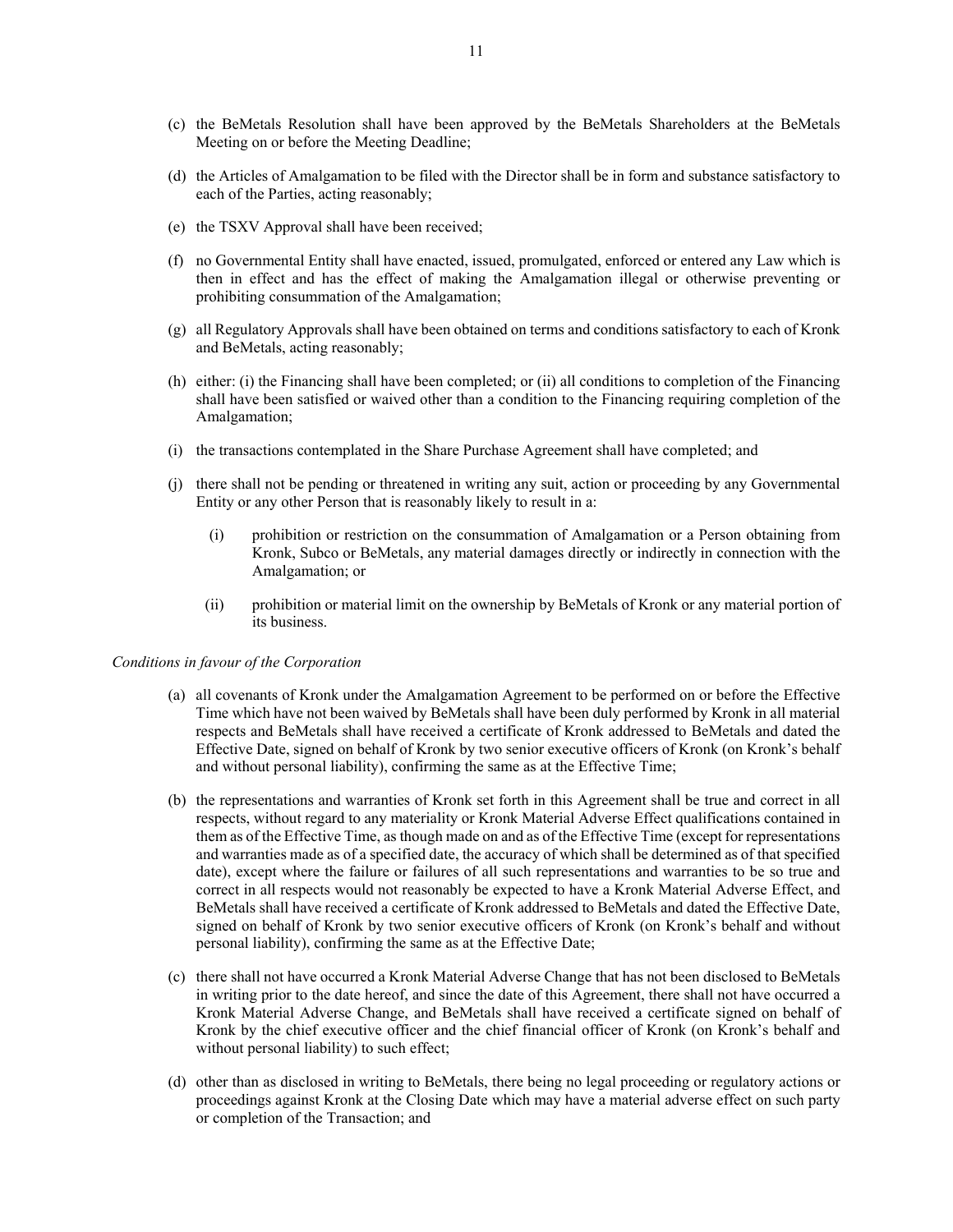(e) holders of no more than 7.5% of the Kronk Shares shall have exercised Dissent Rights.

#### *Conditions in favour of Kronk*

- (a) all covenants of BeMetals under this Agreement to be performed on or before the Effective Time which have not been waived by Kronk shall have been duly performed by BeMetals in all material respects and Kronk shall have received a certificate of BeMetals, addressed to Kronk and dated the Effective Date, signed on behalf of BeMetals by two senior executive officers of BeMetals (on BeMetals' behalf and without personal liability), confirming the same as of the Effective Time;
- (b) the representations and warranties of BeMetals set forth in this Agreement shall be true and correct in all respects, without regard to any materiality or BeMetals Material Adverse Effect qualifications contained in them as of the Effective Time, as though made on and as of the Effective Time (except for representations and warranties made as of a specified date, the accuracy of which shall be determined as of that specified date), except where the failure or failures of all such representations and warranties to be so true and correct in all respects would not reasonably be expected to have a Material Adverse Effect, and Kronk shall have received a certificate of BeMetals addressed to Kronk and dated the Effective Date, signed on behalf of BeMetals by two senior executive officers of BeMetals (on BeMetals' behalf and without personal liability), confirming the same as at the Effective Time;
- (c) there shall not have occurred a BeMetals Material Adverse Change that has not been publicly disclosed by BeMetals prior to the date hereof or disclosed to Kronk in writing prior to the date hereof, and since the date of this Agreement, there shall not have occurred a BeMetals Material Adverse Change and Kronk shall have received a certificate signed on behalf of BeMetals by the chief executive officer and chief financial officer of BeMetals (on BeMetals' behalf and without personal liability) to such effect;
- (d) BeMetals being a reporting issuer not in default of any requirements of applicable securities laws, and no cease trade or similar order shall have been issued by any applicable securities regulatory authority with respect to BeMetals or its board, management or securities, or the Transaction;
- (e) the BeMetals Shares are listed on the TSXV, and the trading of BeMetals Shares shall not have been suspended or halted (other than as is customary for transactions similar to the Transaction) or delisted;
- (f) there being no legal proceeding or regulatory actions or proceedings against either BeMetals at the Closing Date which may have a material adverse effect on such party or completion of the Transaction.

#### **Amendment of the Amalgamation Agreement**

The Amalgamation Agreement may not be amended except by written agreement signed by all parties.

The full particulars of the Transaction are contained in the Amalgamation Agreement, a copy of which is available under the Corporation's profile on SEDAR at www.sedar.com or by contacting the Corporation's Chief Financial Officer at (604) 609-6118 or info@bemetalscorp.com.

#### **Recommendation of the Board**

**The Transaction has been unanimously approved by the Independent Committee. After careful consideration including the advice of the Independent Committee, the Board has determined that the Transaction is fair from a financial point of view to the Corporation. Accordingly, the Board of the Corporation recommends that Shareholders vote FOR the Transaction Resolution.** 

In the course of its evaluation of the Transaction, the Independent Committee considered a number of factors including, among others, the following:

- *Fairness to the Corporation*. The Independent Committee determined that the consideration to be offered by the Corporation under the Transaction is fair from a financial point of view to the Corporation.
- *The Likelihood of the Transaction Closing*. The Board determined that the Transaction should be consummated in the absence of significant closing conditions, other than conditions standard for this type of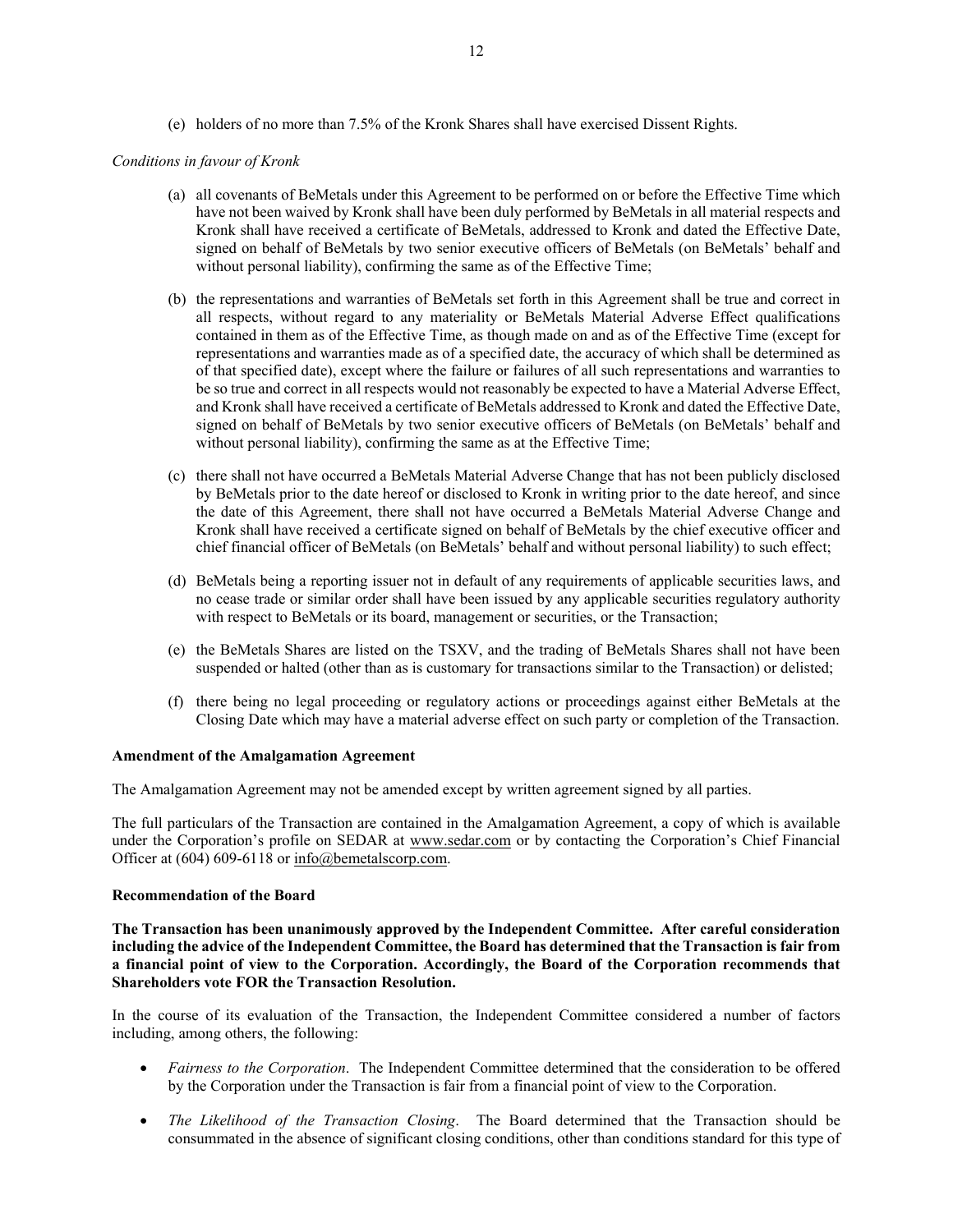transaction, including the approval by disinterested Shareholders of the Transaction at the Meeting and other customary closing conditions.

- *Required Approvals*. The Independent Committee and the Board considered the following required approvals to be protective of the rights of the Corporation:
	- o *Shareholder Approval*. The Transaction Resolution must be approved by not less than 50% +1 of the votes cast at the Meeting by disinterested Shareholders.
	- o *TSXV Approval*. The Transaction and the Financing must receive the approval of the TSX Venture Exchange

The foregoing summary of the information and factors considered by the Independent Committee and the Board and is not intended to be exhaustive. In view of the variety of factors and the amount of information considered in connection with its evaluation of the Transaction, the Board did not feel it practical to, and did not, quantify or otherwise attempt to assign any relative weight to each specific factor considered in reaching its conclusion and recommendation. The Board's recommendation was made after considering all of the above-noted factors and in light of the Board's knowledge of the business, financial condition and prospects of the Corporation, the purpose of the Corporation and the needs of the Shareholders.

#### **INTERESTS OF DIRECTORS AND EXECUTIVE OFFICERS IN THE TRANSACTION**

The security holdings of the directors and officers of the Corporation and their Associates and Affiliates in each of the Corporation and Kronk, as at the date of this Circular and upon completion of the Transaction and Financing, are as set forth below.

The Corporation reiterates that the directors that have interest in the Transaction have agreed to a lower exchange ratio for their share exchange because of their relationship to both the Corporation and Kronk, as further described under the heading "*Approval of Transaction Resolution and Background to the Transaction*" above. This equates to these directors receiving a value of approximately \$0.10 per Kronk Share compared to \$0.20 for other Kronk shareholders under the Amalgamation. (2)

| <b>Name of Director or</b><br><b>Officer Of the</b><br>Corporation | Number of Shares of<br>the Corporation<br>beneficially held and<br>percentage of<br>outstanding shares<br>prior to completion of<br>the Transaction <sup>(1)</sup> | <b>Number of Kronk</b><br><b>Shares beneficially</b><br>held $(1)$ | Applicable<br><b>Exchange Ratio</b> | Number of Shares of<br>the Corporation<br>beneficially held and<br>percentage of<br>outstanding shares<br>after completion of<br>the Transaction and<br><b>Financing</b> |
|--------------------------------------------------------------------|--------------------------------------------------------------------------------------------------------------------------------------------------------------------|--------------------------------------------------------------------|-------------------------------------|--------------------------------------------------------------------------------------------------------------------------------------------------------------------------|
| Clive Johnson                                                      | $9,772,000$ (7.81%); and                                                                                                                                           | 2,500,000                                                          | $0.2585^{(2)}$                      | 10,418,250 (5.96%)                                                                                                                                                       |
| Director                                                           | 670,000 held by<br>Associates/Affiliates<br>$(0.54\%)$                                                                                                             | 2,000,000                                                          | 0.5169                              | 1,703,800 (0.97%)                                                                                                                                                        |
| Roger Richer                                                       | 3,950,000 (3.16%); and                                                                                                                                             | 1,800,000                                                          | $0.2585^{(2)}$                      | 4,415,300 (2.53%)                                                                                                                                                        |
| Director                                                           | NIL held by<br>Associates/Affiliates (0%)                                                                                                                          | 1,000,000                                                          | 0.5169                              | 516,900 (0.30%)                                                                                                                                                          |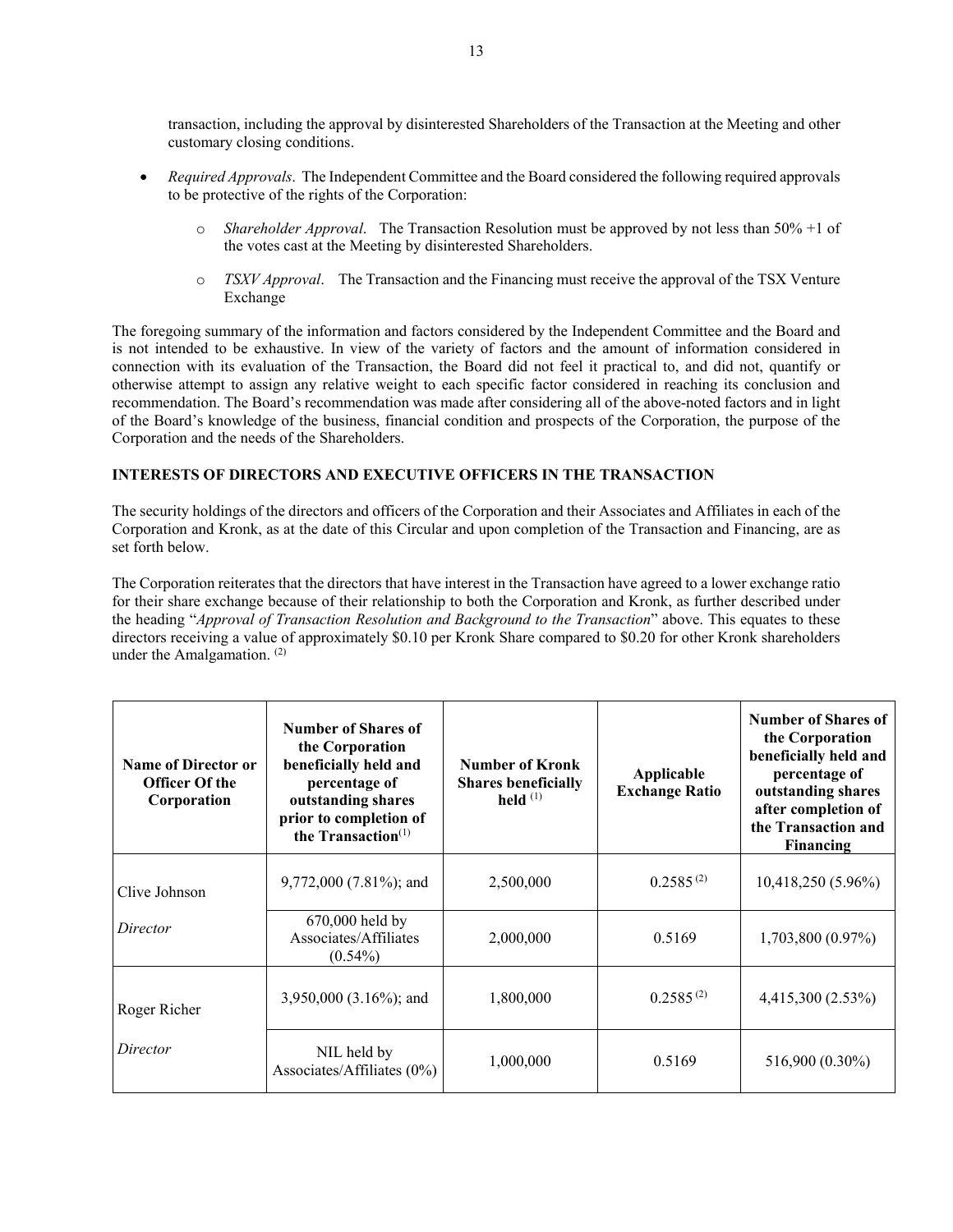| <b>Name of Director or</b><br><b>Officer Of the</b><br>Corporation | <b>Number of Shares of</b><br>the Corporation<br>beneficially held and<br>percentage of<br>outstanding shares<br>prior to completion of<br>the Transaction $(1)$ | <b>Number of Kronk</b><br><b>Shares beneficially</b><br>held $(1)$ | Applicable<br><b>Exchange Ratio</b> | Number of Shares of<br>the Corporation<br>beneficially held and<br>percentage of<br>outstanding shares<br>after completion of<br>the Transaction and<br>Financing |
|--------------------------------------------------------------------|------------------------------------------------------------------------------------------------------------------------------------------------------------------|--------------------------------------------------------------------|-------------------------------------|-------------------------------------------------------------------------------------------------------------------------------------------------------------------|
| Tom Garagan                                                        | 4,195,000 (3.35%)                                                                                                                                                | 3,000,000                                                          | $0.2585^{(2)}$                      | 4,970,500 (2.84%)                                                                                                                                                 |
| Director                                                           | NIL held by<br>Associates/Affiliates (0%)                                                                                                                        | <b>NIL</b>                                                         | N/A                                 | N/A                                                                                                                                                               |
| John Wilton<br>Director, CEO,<br>President                         | 450,500 (0.36%)                                                                                                                                                  | <b>NIL</b>                                                         | N/A                                 | 450,500 (0.26%)                                                                                                                                                   |
| Kristen Reinertson<br>Director, CFO                                | 95,000 (0.08%)                                                                                                                                                   | <b>NIL</b>                                                         | N/A                                 | 95,000 (0.05%)                                                                                                                                                    |
| Mark Connelly<br>Director, Non-<br>Executive Chairman              | 2,200,000 (1.76%)                                                                                                                                                | <b>NIL</b>                                                         | N/A                                 | 2,200,000 (1.26%)                                                                                                                                                 |
| Derek Iwanaka<br>VP of IR and<br>Corporate<br>Development          | 1,242,200 (0.99%)                                                                                                                                                | <b>NIL</b>                                                         | N/A                                 | $1,242,200(0.71\%)$                                                                                                                                               |

*Notes:* 

By virtue of being directors of the Corporation, each of Messrs. Johnson, Richer and Garagan (the "**Related Parties**") is a related party to the Corporation and the proposed issuance of common shares of the Corporation to each pursuant to the Transaction is considered to be a "related party transaction", all as defined in Multilateral Instrument 61-101 – Protection of Minority Security holders in Special Transactions ("**MI 61-101**"). The issuance of the Common Shares of the Corporation to the Related Parties pursuant to the Transaction will be exempt from the formal valuation requirement of MI 61-101 on the basis that as the fair market value of the Common Shares to be issued to the Related Parties does not exceed 25% of the Corporations market capitalization, as calculated in accordance with M1 61-101. Notwithstanding that the Corporation is seeking disinterested shareholder approval for the Transaction as required by the policies of the TSX Venture Exchange, the issuance of the Common Shares to the Related Parties pursuant to the Transaction will be exempt from the minority approval requirement of MI 61-101 as the fair market value of the Common Shares to be issued to the Related Parties does not exceed 25% of the Corporations market capitalization, as calculated in accordance with MI 61-101.

*<sup>(1)</sup> The information as to the common shares beneficially owned, not being within the knowledge of the Corporation, has been furnished by the respective director or officer individually as of February 24, 2021, being the Record Date of this information circular.* 

*<sup>(2)</sup> Represents consideration of approximately \$0.10 per Kronk Share based upon BeMetals' volume weighted average price ("VWAP") in Canada of \$0.3869 per share for the 20-trading-day period ending January 26, 2021, instead of the consideration of approximately \$0.20 per Kronk Share under the Amalgamation.*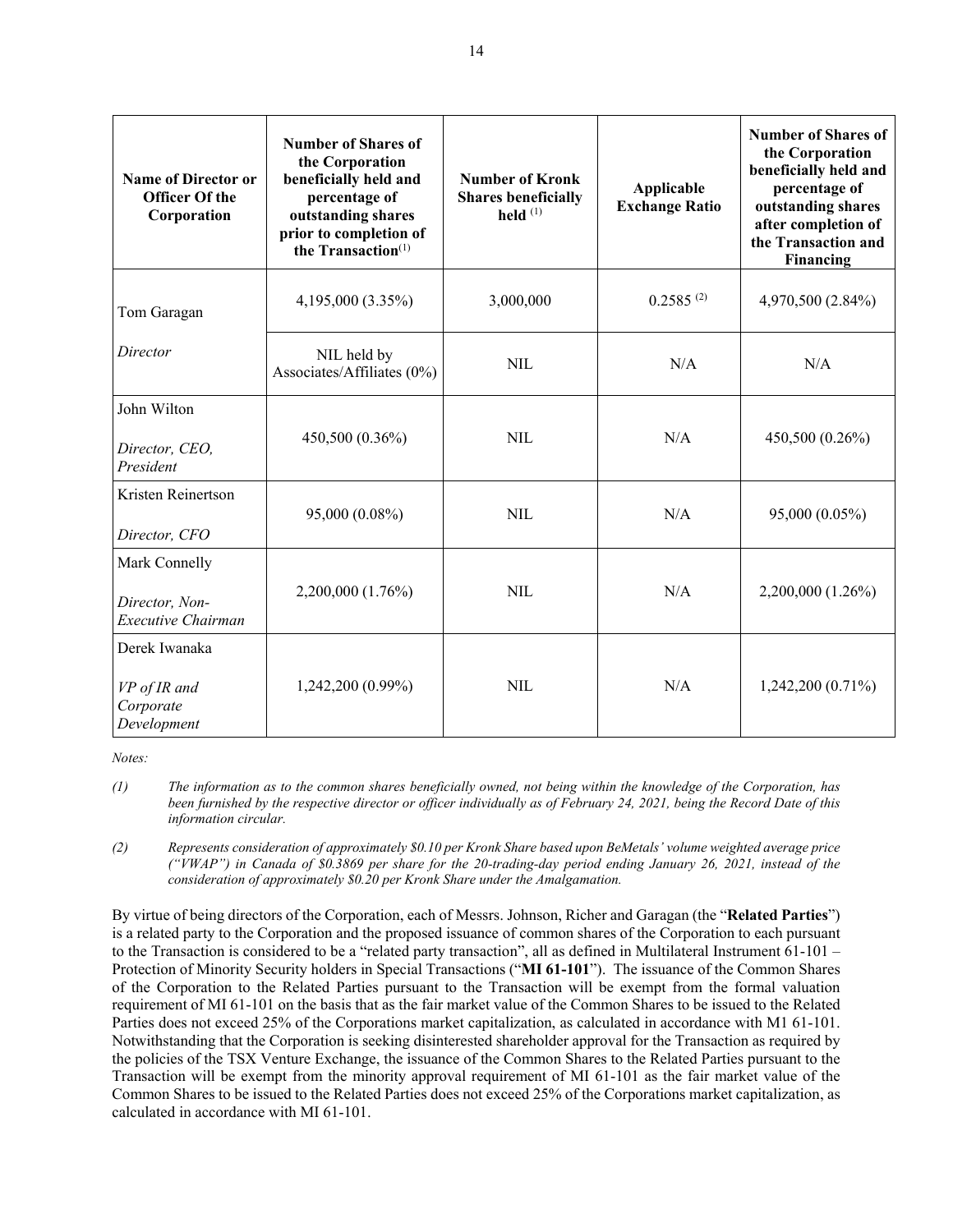#### **INTEREST OF CERTAIN PERSONS OR COMPANIES IN MATTERS TO BE ACTED UPON**

Certain directors of the corporation are also shareholders of Kronk Resources Inc., and as such will be receiving Common Shares of the Corporation on closing of the Transaction in exchange for their shares of Kronk Resources Inc. See the detailed disclosure under "*Interest of Directors and Officers in the Transaction*" above.

#### **AUDITOR OF THE CORPORATION**

PricewaterhouseCoopers LLP, Chartered Professional Accountants, of Vancouver, British Columbia are the auditors for the Corporation. PricewaterhouseCoopers LLP, Chartered Professional Accountants have been auditor of the Corporation since February 23, 2017.

#### **OTHER MATTERS**

As of the date of this information circular, management knows of no other matters to be acted upon at this Meeting. However, should any other matters properly come before the Meeting, the shares represented by the Proxy solicited hereby will be voted on such matters in accordance with the best judgment of the persons voting the shares represented by the Proxy.

#### **ADDITIONAL INFORMATION**

Additional information relating to the Corporation is under the Corporation's profile on SEDAR at www.sedar.com. Financial information relating to the Corporation is provided in the Corporation's comparative financial statements and related Management's Discussion and Analysis for the financial year ended December 31, 2019. Shareholders may contact the Corporation to request copies of financial statements and related Management's Discussion and Analysis at its head office, Suite 3123, 595 Burrard Street, PO Box 49139, Bentall Three, Vancouver, British Columbia, V7X 1J1.

#### **APPROVAL OF THE DIRECTORS**

The directors of the Corporation have approved the content and the sending of this Information Circular.

DATED at Vancouver, British Columbia, this 24<sup>th</sup> day of February, 2021.

#### **BY ORDER OF THE BOARD OF DIRECTORS**

*"John Wilton"* 

John Wilton Chief Executive Officer, President and Director